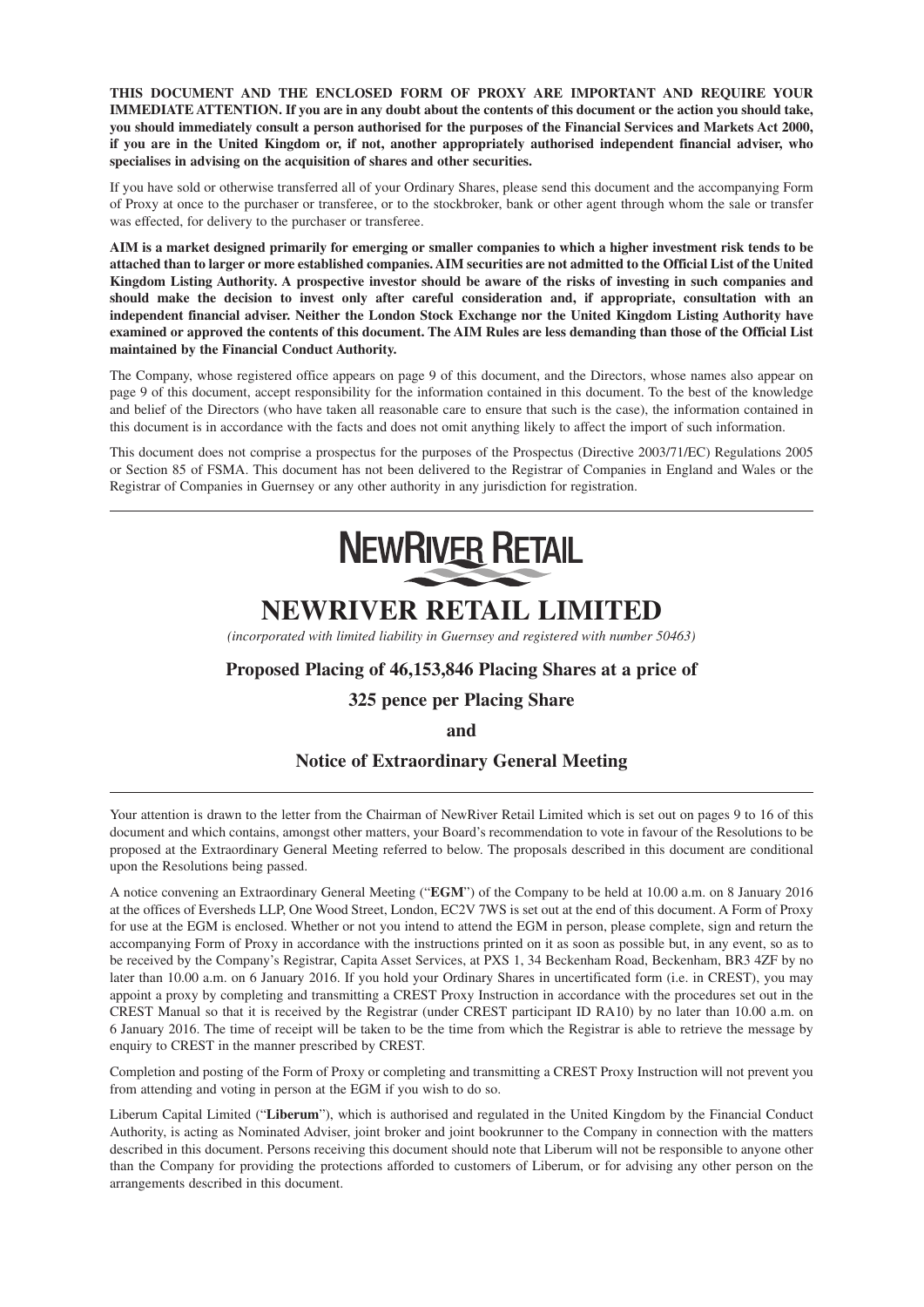Peel Hunt LLP ("**Peel Hunt**"), which is authorised and regulated in the United Kingdom by the Financial Conduct Authority, is acting as joint broker and joint bookrunner to the Company in connection with the matters described in this document. Persons receiving this document should note that Peel Hunt will not be responsible to anyone other than the Company for providing the protections afforded to customers of Peel Hunt, or for advising any other person on the arrangements described in this document.

Kinmont Limited ("**Kinmont**"), which is authorised and regulated in the United Kingdom by the Financial Conduct Authority, is acting as financial adviser to the Company in connection with the matters described in this document. Persons receiving this document should note that Kinmont will not be responsible to anyone other than the Company for providing the protections afforded to customers of Kinmont, or for advising any other person on the arrangements described in this document.

Liberum, Peel Hunt and Kinmont have not authorised the contents of, or any part of, this document and no liability whatsoever is accepted by Liberum, Peel Hunt or Kinmont for the accuracy of any information or opinions contained in this document or for the omission of any information. No representation or warranty, express or implied, is made by Liberum, Peel Hunt or Kinmont as to the accuracy, completeness or verification of the information set out in this document, and nothing contained in this document is, or shall be relied upon as, a promise or representation in this respect, whether as to the past or the future. Liberum, Peel Hunt and Kinmont do not assume any responsibility for its accuracy, completeness or verification and accordingly each disclaims, to the fullest extent permitted by applicable law, any and all liability whether arising in tort, contract or otherwise which they might otherwise be found to have in respect of this document or any such statement. If you are in any doubt about the contents of this document you should consult your accountant, legal adviser or professional adviser or financial adviser. It should be remembered that the price of securities and the income from them can go up as well as down.

In the United Kingdom, members of the public are not invited to participate in and are not eligible to take part in the Placing. Participation in the Placing is limited at all times to persons who are (i) investment professionals within the meaning of paragraph (5) of Article 19 or high net worth companies or unincorporated associations within the meaning of paragraph (2) of Article 49, of the Financial Services and Markets Act 2000 (Financial Promotion) Order 2005 (SI 2005/1529); and (ii) qualified investors within the meaning of section 86(7) of the Financial Services and Markets Act 2000 (all such persons together being referred to as "**relevant persons**"). Any person who is not a relevant person should not act or rely on this document or any of its contents. Any investment or investment activity to which this document relates is available only in the United Kingdom to relevant persons and will be engaged in only with relevant persons. By receiving this document and not returning it, you are deemed to warrant to the Company, Liberum, Peel Hunt and Kinmont that you fall within the categories of person described above.

No Ordinary Shares have been offered or sold or will be offered or sold to persons in the United Kingdom prior to publication of this document except in circumstances which have not resulted in or will not result in an offer to the public in the United Kingdom within the meaning of section 102B of the FSMA.

This document is only addressed to, and the Placing is only directed at, persons in member states of the European Economic Area ("**EEA**") who are "qualified investors" within the meaning of Article 2(1)(e) of the Prospectus Directive ("**Qualified Investors**"). This document must not be acted or relied upon in any member state of the EEA, by persons who are not Qualified Investors. Any investment or investment activity to which this document relates is available, in any member state of the EEA, only to Qualified Investors, and will be engaged in only with such persons. This document has been prepared on the basis that all offers of Placing Shares will be made pursuant to an exemption under the Prospectus Directive, as implemented in member states of the EEA, from the requirement to produce a prospectus for offers of Placing Shares. Accordingly, any person making or intending to make any offer within the EEA of or for Ordinary Shares which are not the subject of the Placing contemplated in this document should only do so in circumstances in which no obligation arises for the Company, Liberum, Peel Hunt or Kinmont to produce a prospectus for such Placing. None of the Company, Liberum, Peel Hunt or Kinmont has authorised, nor do they authorise, the making of any offer of Ordinary Shares through any financial intermediary, other than offers made by Liberum, Peel Hunt or Kinmont which constitute the final placement of Ordinary Shares contemplated in this document.

In the case of any Placing Shares being offered to a financial intermediary as that term is used and defined in section 86(7) of the Financial Services and Markets Act 2000, such financial intermediary will also be deemed to have represented, acknowledged and agreed that the Placing Shares acquired by it in the Placing have not been acquired on a non-discretionary basis on behalf of, nor have they been acquired with a view to their offer or resale to, persons in circumstances which may give rise to an offer of any Placing Shares to the public other than their offer or resale in a relevant member state to qualified investors as so defined or in circumstances in which the prior consent of the Company, Liberum and Peel Hunt has been obtained to each such proposed offer or resale. Each of the Company, Liberum and Peel Hunt and their respective affiliates will rely on the truth and accuracy of the foregoing representation, acknowledgement and agreement.

This document does not constitute or form part of any offer or invitation to sell or issue, or any solicitation of any offer to purchase or subscribe for, any Placing Shares (i) in any jurisdiction in which such offer, invitation or solicitation is not authorised; (ii) in any jurisdiction in which the person making such offer, invitation or solicitation is not qualified to do so; or (iii) to any person to whom it is unlawful to make such offer, invitation or solicitation. The distribution of this document, the accompanying Form of Proxy and any accompanying documents, and the offer of the Placing Shares may be restricted by law. Persons into whose possession this document, the Form of Proxy and any accompanying documents come must therefore inform themselves about and observe any such restrictions. Any failure to comply with these restrictions may constitute a violation of the securities laws of any such jurisdiction. In particular, no document may be distributed, forwarded to or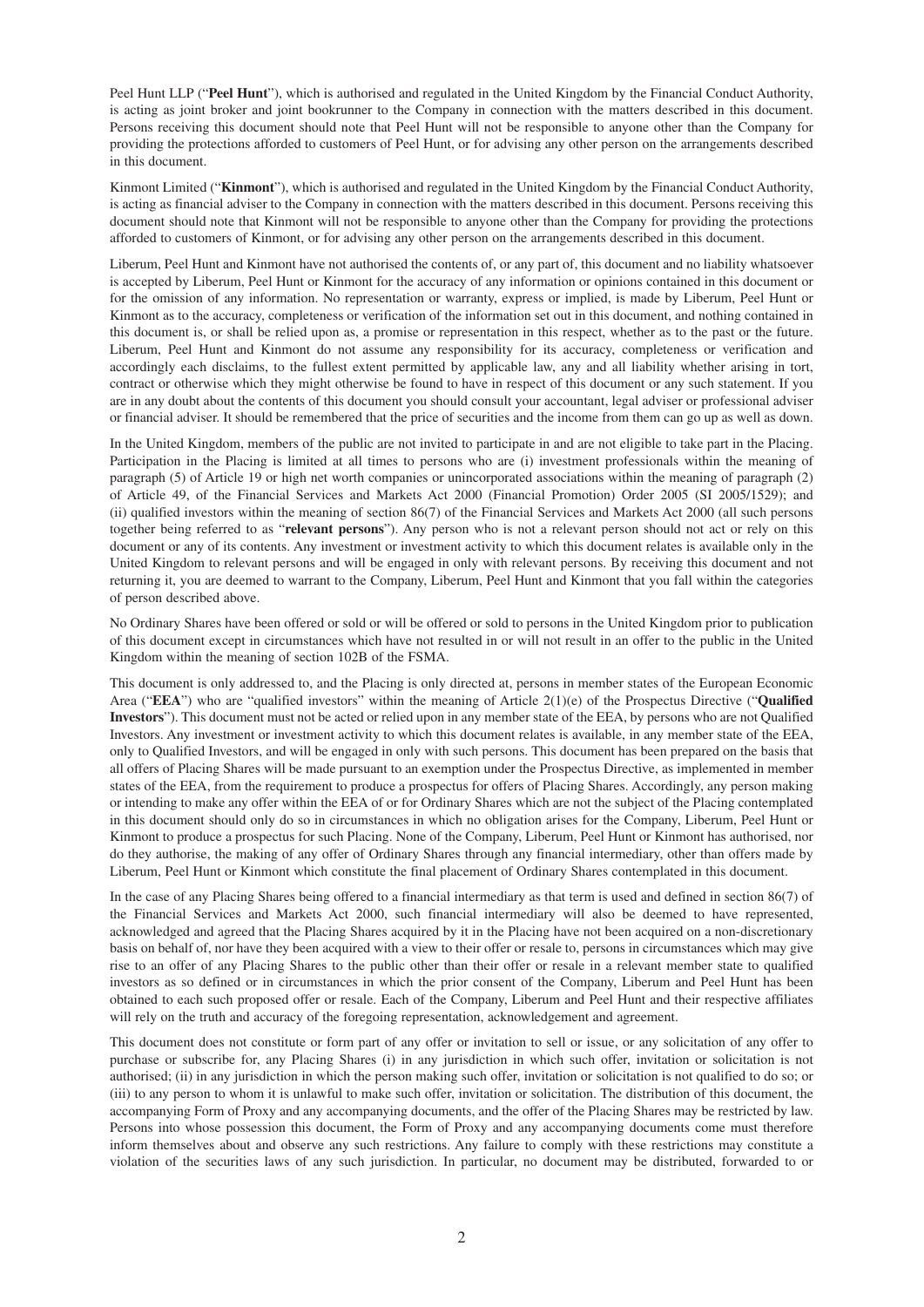transmitted in, into or from the United States, Australia, Canada, Japan, New Zealand, the Republic of South Africa or to any US person where to do so would breach any applicable law or regulation.

No public offering of the Placing Shares is being made in any jurisdiction. No action has been, or will be, taken by the Company, Liberum or Peel Hunt that would permit the offer of the Placing Shares or possession or distribution of this document, the Form of Proxy or any accompanying documents in any jurisdiction where action for that purpose is required.

The offer of the Placing Shares has not been, nor will the Placing Shares be, registered under the US Securities Act, or with any securities regulatory authority of any state or other jurisdiction of the United States. In addition, the Company has not been, and will not be, registered under the US Investment Company Act, and investors will not be entitled to the benefits of that Act. The Placing Shares may not be offered, sold, pledged or otherwise transferred or delivered within the United States or to, or for the account or benefit of, any US Person. In connection with the Placing, the Placing Shares are being offered and sold only outside the United States to, and for the account or benefit of, non-US persons in "offshore transactions" within the meaning of, and in reliance on the exemption from registration provided by, Regulation S under the US Securities Act.

Copies of this document will be available free of charge at the registered office of the Company in Guernsey and at the offices of Eversheds LLP at One Wood Street, London EC2V 7WS during usual business hours on any day (Saturdays, Sundays and public holidays excepted) from the date of this document for a period of 14 days or until Admission, whichever is the longer period.

#### **Forward-looking statements**

All statements in this document other than statements of historical fact are, or may be deemed to be, "forward-looking statements". In some cases, these forward-looking statements may be identified by the use of forward-looking terminology, including the terms "targets", "believes", "estimates", "anticipates", "expects", "intends", "may", "will" or "should" or, in each case, their negative or other variations or comparable terminology. They appear in a number of places throughout the document and include statements regarding the intentions, beliefs or current expectations of the Company and/or the Directors concerning, among other things, the trading performance, results of operations, financial condition, liquidity, prospects and dividend policy of the Company. By their nature, forward-looking statements involve risks and uncertainties because they relate to events and depend on circumstances that may or may not occur in the future. Forward-looking statements are not guarantees of future performance. The Company's actual performance, result of operations, financial condition, liquidity and dividend policy may differ materially from the impression created by the forward-looking statements contained in this document. In addition, even if the performance, results or developments contained in this document occur, that performance or those results or developments may not be indicative of performance, results or developments in subsequent periods. Important factors that may cause these differences include, but are not limited to, changes in economic conditions generally; changes in interest rates and currency fluctuations; impairments in the value of the Company's assets; legislative/regulatory changes; changes in taxation regimes; the availability and cost of capital for future expenditure; the availability of suitable financing; the ability of the Group to retain and attract suitably experienced personnel and competition within the industry. Prospective investors should specifically consider the factors identified in this document which could cause actual results to differ before making an investment decision.

#### **Industry, market and other data**

Information regarding markets, market size, market share, market position, growth rates and other industry data pertaining to the Group's business contained in this document consists of estimates based on (i) data and reports compiled by professional organisations and analysts; (ii) on data from external sources; and (iii) on the Company's and the NewRiver Management Team's knowledge of the UK real estate market. Information regarding the macroeconomic environment in the UK has been compiled from publicly available sources. In many cases, there is no readily available external information (whether from trade associations, government bodies or other organisations) to validate market-related analyses and estimates, requiring the Company to rely on internally developed estimates. The Company takes responsibility for compiling, extracting and reproducing market or other industry data from external sources, including third parties or industry or general publications, but neither the Company, Liberum, Peel Hunt nor Kinmont has independently verified that data. The Company gives no assurance as to the accuracy and completeness of, and takes no further responsibility for, such data. Similarly, while the Company believes its and the NewRiver Management Team's internal estimates to be reasonable, they have not been verified by any independent sources and the Company cannot give any assurances as to their accuracy.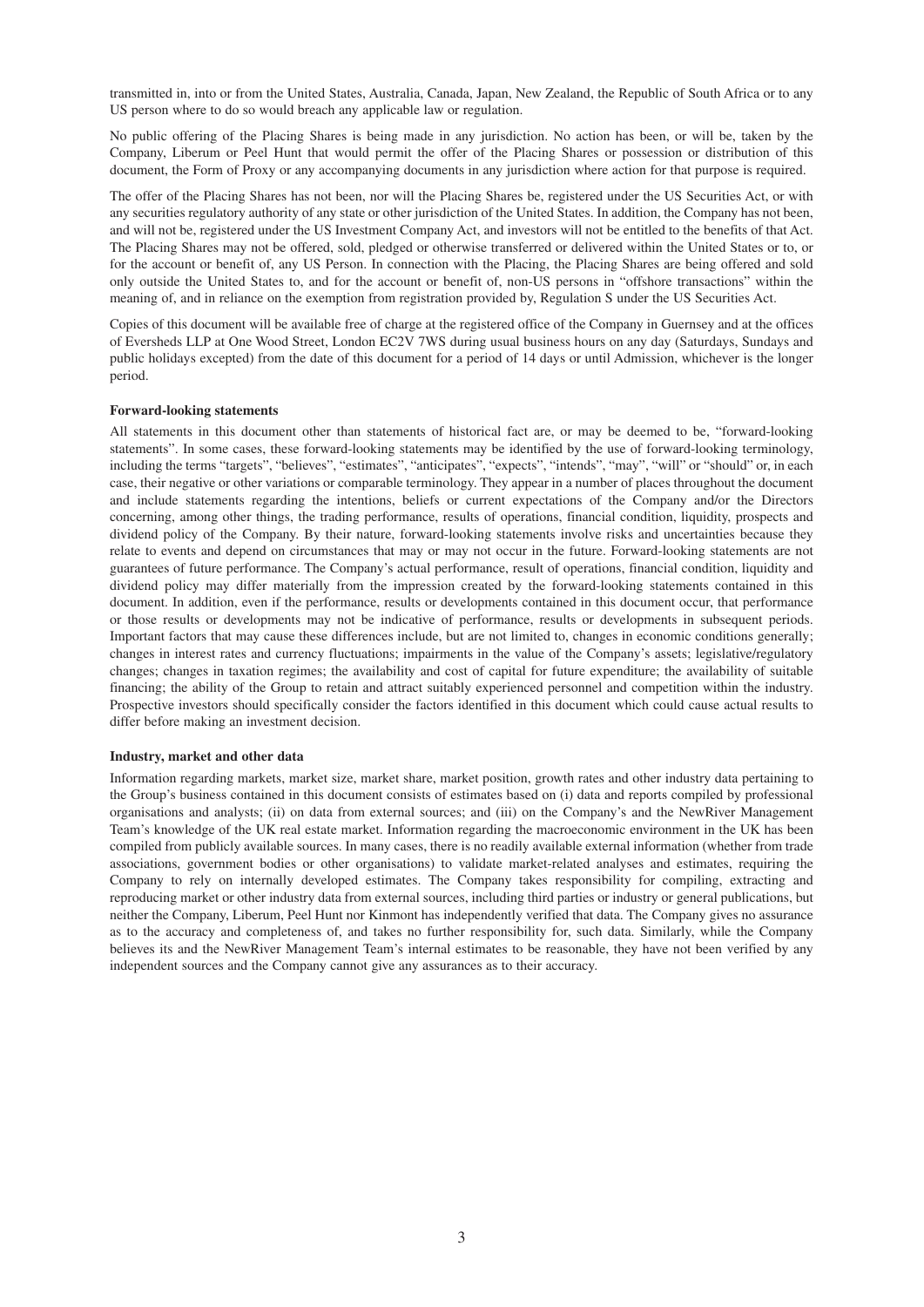# **CONTENTS**

|                                                    | Page |
|----------------------------------------------------|------|
| Definitions                                        | 5    |
| Placing statistics                                 | 8    |
| Expected timetable of principal events             | 8    |
| Part I<br>Chairman's letter                        | 9    |
| Part II<br>Notice of Extraordinary General Meeting | 17   |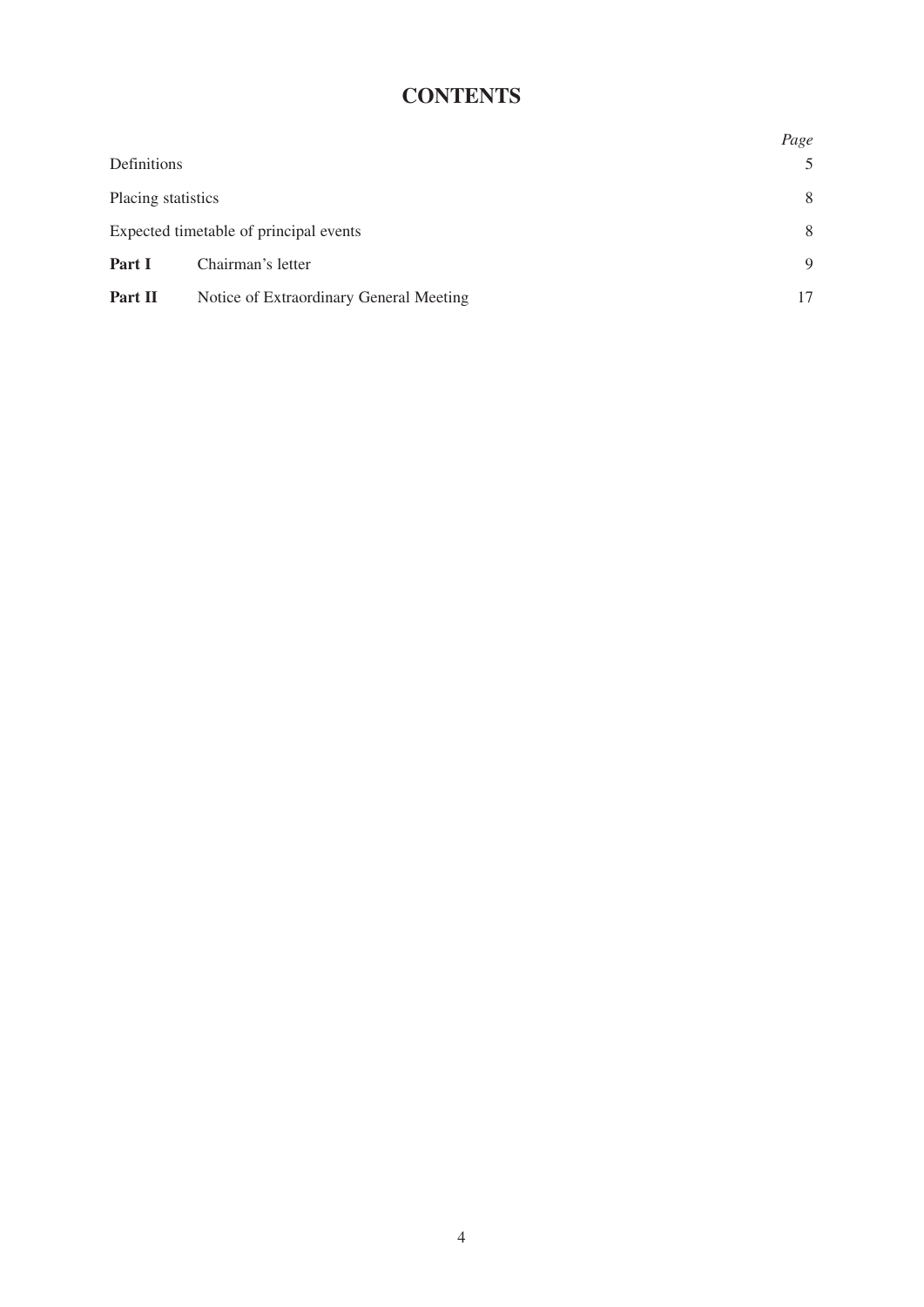## **DEFINITIONS**

References in this document to statutes or government agencies are, unless specifically stated otherwise, to statutes or government agencies in the UK. The following definitions apply throughout this document unless the context requires otherwise:

| "Admission"                                        | the admission of the Placing Shares to trading on AIM becoming<br>effective pursuant to paragraph 6 of the AIM Rules                                                                                                                                                                                                                               |  |
|----------------------------------------------------|----------------------------------------------------------------------------------------------------------------------------------------------------------------------------------------------------------------------------------------------------------------------------------------------------------------------------------------------------|--|
| "AIM"                                              | the market of that name operated by the London Stock Exchange                                                                                                                                                                                                                                                                                      |  |
| "AIM Rules"                                        | the AIM Rules for Companies published by the London Stock<br>Exchange and governing the admission to, and the operation of,<br><b>AIM</b>                                                                                                                                                                                                          |  |
| "Articles"                                         | the articles of incorporation of the Company                                                                                                                                                                                                                                                                                                       |  |
| "Board" or "Directors"                             | the directors of the Company for the time being and (where the<br>context requires) comprises those persons as at the date of this<br>document, whose names appear on page 9 of this document                                                                                                                                                      |  |
| "Business Day"                                     | any day on which banks in London and Guernsey are open for<br>business (excluding Saturdays, Sundays and public holidays)                                                                                                                                                                                                                          |  |
| "certificated" or "in certificated<br>form"        | in relation to a share or other security, a share or other security, title<br>to which is recorded in the relevant register of the share or other<br>security concerned as being held in certificated form (that is, not in<br>CREST)                                                                                                              |  |
| "CISE"                                             | the Channel Islands Securities Exchange Ltd                                                                                                                                                                                                                                                                                                        |  |
| "Company" or "NewRiver"                            | NewRiver Retail Limited, a company limited by shares,<br>incorporated in Guernsey with registration number 50463                                                                                                                                                                                                                                   |  |
| "Convertible Securities"                           | securities convertible into or exchangeable into Ordinary Shares                                                                                                                                                                                                                                                                                   |  |
| "CREST"                                            | the relevant system (as defined in the Regulations) for the paperless<br>settlement of share transfers and the holding of shares in<br>uncertificated form in respect of which Euroclear is the Operator (as<br>defined in the Regulations)                                                                                                        |  |
| "CREST Service Provider"                           | Capita Registrars (Guernsey) Limited, pursuant to the Registrar<br>Agreement with the Company dated 26 August 2009                                                                                                                                                                                                                                 |  |
| "CSOP"                                             | the NewRiver Retail Limited Company Share Option Plan 2009                                                                                                                                                                                                                                                                                         |  |
| "EGM" or "Extraordinary<br><b>General Meeting"</b> | the Company's extraordinary general meeting (or any adjournment<br>thereof) convened for 10.00 a.m. on 8 January 2016 at which the<br>Resolutions will be put to the Shareholders                                                                                                                                                                  |  |
| "ERV"                                              | the estimated rental value, being the estimated amount for which a<br>property would be leased on the valuation date between a willing<br>lessor and a willing lessee on appropriate lease terms in an arm's<br>length transaction, after proper marketing and where the parties had<br>each acted knowledgeably, prudently and without compulsion |  |
| "EPRA"                                             | the European Public Real Estate Association                                                                                                                                                                                                                                                                                                        |  |
| "Euroclear"                                        | Euroclear UK & Ireland Limited, the operator of the CREST system                                                                                                                                                                                                                                                                                   |  |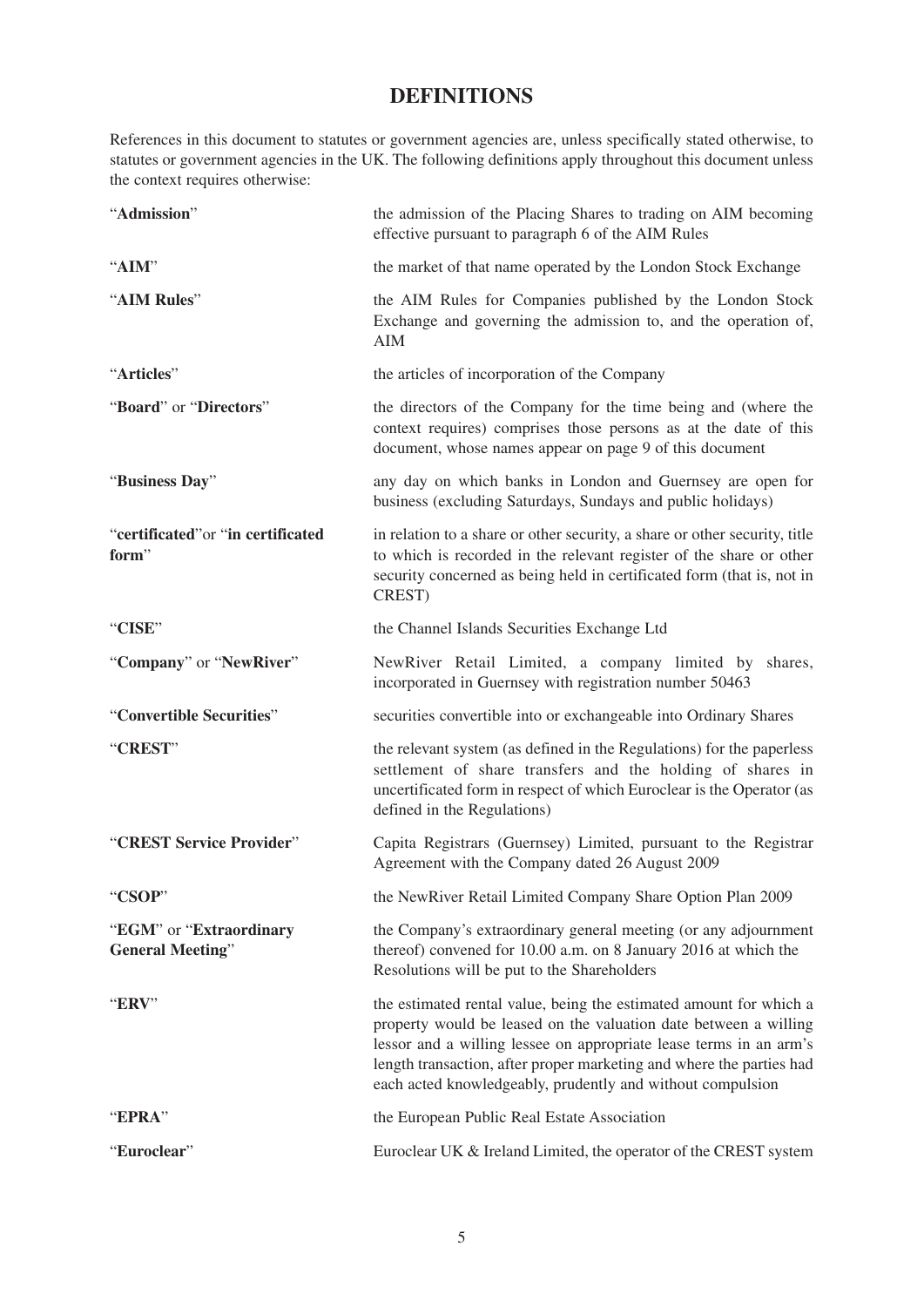| "First Admission"          | the admission of the Ordinary Share capital of the Company to<br>trading on AIM and the CISE becoming effective pursuant to<br>paragraph 6 of the AIM Rules, which occurred on 1 September<br>2009              |
|----------------------------|-----------------------------------------------------------------------------------------------------------------------------------------------------------------------------------------------------------------|
| "Form of Proxy"            | the enclosed form of proxy for use by Shareholders who hold their<br>Ordinary Shares in certificated form in connection with the EGM                                                                            |
| "Group"                    | the Company and its subsidiaries and subsidiary undertakings from<br>time to time                                                                                                                               |
| "Kinmont"                  | Kinmont Limited, the Company's financial adviser                                                                                                                                                                |
| "Law"                      | the Companies (Guernsey) Law, 2008, as amended                                                                                                                                                                  |
| "Liberum"                  | Liberum Capital Limited, the Company's Nominated Adviser, joint<br>corporate broker and joint bookrunner to the Placing                                                                                         |
| "London Stock Exchange"    | London Stock Exchange plc                                                                                                                                                                                       |
| "Marston's"                | Marston's PLC                                                                                                                                                                                                   |
| "NAV"                      | the value of the assets of the Group less its liabilities, calculated in<br>accordance with the accounting principles adopted by the Group<br>from time to time                                                 |
| "NewRiver Management Team" | as at the date of this document, David Lockhart, Mark Davies, Allan<br>Lockhart, Nick Sewell and François Nairac                                                                                                |
| "Ordinary Shares"          | the ordinary shares of no par value in the capital of the Company                                                                                                                                               |
| "Paul Roy Options"         | the options over Ordinary Shares granted to Paul Roy on the date of<br><b>First Admission</b>                                                                                                                   |
| "Peel Hunt"                | Peel Hunt LLP, the Company's joint corporate broker and joint<br>bookrunner to the Placing                                                                                                                      |
| "Placing"                  | the conditional placing of the Placing Shares with institutional and<br>other investors, details of which are set out in Part I of this<br>document                                                             |
| "Placing Agreement"        | the placing agreement dated 10 December 2015 entered into<br>between the Company, Liberum and Peel Hunt                                                                                                         |
| "Placing Price"            | 325 pence per Placing Share                                                                                                                                                                                     |
| "Placing Shares"           | the 46,153,846 new Ordinary Shares, to be issued pursuant to the<br>Placing                                                                                                                                     |
| "Property Rental Business" | the qualifying property rental business in the UK and elsewhere of<br>UK resident companies within a UK-REIT and non-UK resident<br>companies within a UK-REIT with a UK qualifying property rental<br>business |
| "PSP"                      | the NewRiver Retail Limited Performance Share Plan 2009                                                                                                                                                         |
| "Qualified Investors"      | qualified investors within the meaning of section $86(7)$ of the<br>Financial Services and Markets Act 2000                                                                                                     |
| "Regulation S"             | Regulation S under the US Securities Act                                                                                                                                                                        |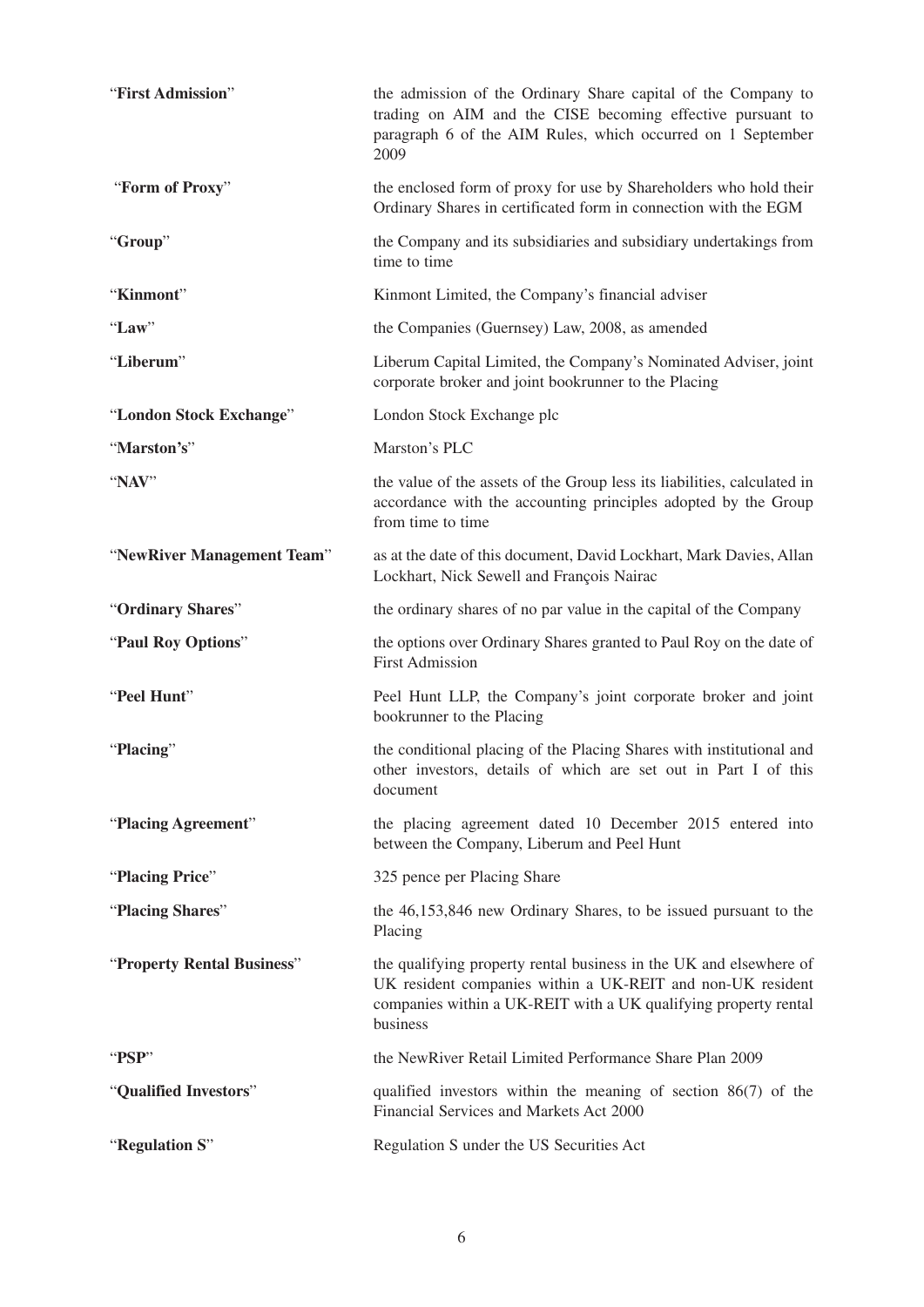| "Regulations"                                | the Uncertificated Securities Regulations 2001 (SI 2001/3755), as<br>amended                                                                                                                                                                       |
|----------------------------------------------|----------------------------------------------------------------------------------------------------------------------------------------------------------------------------------------------------------------------------------------------------|
| "Resolutions"                                | the resolutions proposed to be passed by Shareholders at the<br><b>Extraordinary General Meeting</b>                                                                                                                                               |
| "Shareholders"                               | holders of Ordinary Shares from time to time                                                                                                                                                                                                       |
| "Share Incentive Plans"                      | the CSOP and the Unapproved Plan                                                                                                                                                                                                                   |
| "Subscription Price"                         | the subscription price payable from time to time to subscribe for<br>Ordinary Shares pursuant to the Warrants, such price may be<br>adjusted from time to time in accordance with the terms of the<br>Warrant Instrument                           |
| "Subscription Rights"                        | each Warrantholder's right, upon the terms and conditions of the<br>Warrant Instrument, to subscribe for or acquire from the Company<br>in cash at the Subscription Price a specified percentage of Ordinary<br>Shares on exercise of its Warrants |
| "Subsidiary"                                 | as construed in accordance with section 1159 of the Companies Act<br>2006 and section 531 of the Law                                                                                                                                               |
| "subsidiary undertakings"                    | as construed in accordance with section 1261 of the Companies Act<br>2006                                                                                                                                                                          |
| "Third Quarterly Dividend"                   | the quarterly dividend of 4.75 pence per Ordinary Share in respect<br>of the quarter ended 31 December 2015, which will be paid on 10<br>February 2016 to Shareholders on the register on 29 December<br>2015                                      |
| "UK" or "United Kingdom"                     | United Kingdom of Great Britain and Northern Ireland                                                                                                                                                                                               |
| "UK-REIT"                                    | a UK Real Estate Investment Trust under Part 12 of the Corporation<br>Taxes Act 2010                                                                                                                                                               |
| "UK-REIT regime"                             | the UK-REIT regime introduced by the Finance Act 2006 and re-                                                                                                                                                                                      |
|                                              | written in Part 12 of the Corporation Taxes Act 2010                                                                                                                                                                                               |
| "Unapproved Plan"                            | the NewRiver Retail Limited Unapproved Share Option Plan 2009                                                                                                                                                                                      |
| "US Investment Company Act"                  | the United States Investment Company Act of 1940, as amended                                                                                                                                                                                       |
| "US Person"                                  | U.S. person as defined in Rule $902(k)$ of Regulation S                                                                                                                                                                                            |
| "US Securities Act"                          | the United States Securities Act of 1933, as amended                                                                                                                                                                                               |
| "uncertificated" or "in uncertified<br>form" | shares recorded in the Company's register of Shareholders as being<br>held in uncertificated form, title to which may be transferred by<br>means of an instruction issued in accordance with the rules of<br><b>CREST</b>                          |
| "Warrantholders"                             | holders of Warrants                                                                                                                                                                                                                                |
| "Warrant Instrument"                         | the warrant instrument of the Company dated 26 August 2009                                                                                                                                                                                         |
| "Warrants"                                   | the warrants granted by the Company to Shareholders subscribing<br>for Ordinary Shares at First Admission, pursuant to the Warrant<br>Instrument                                                                                                   |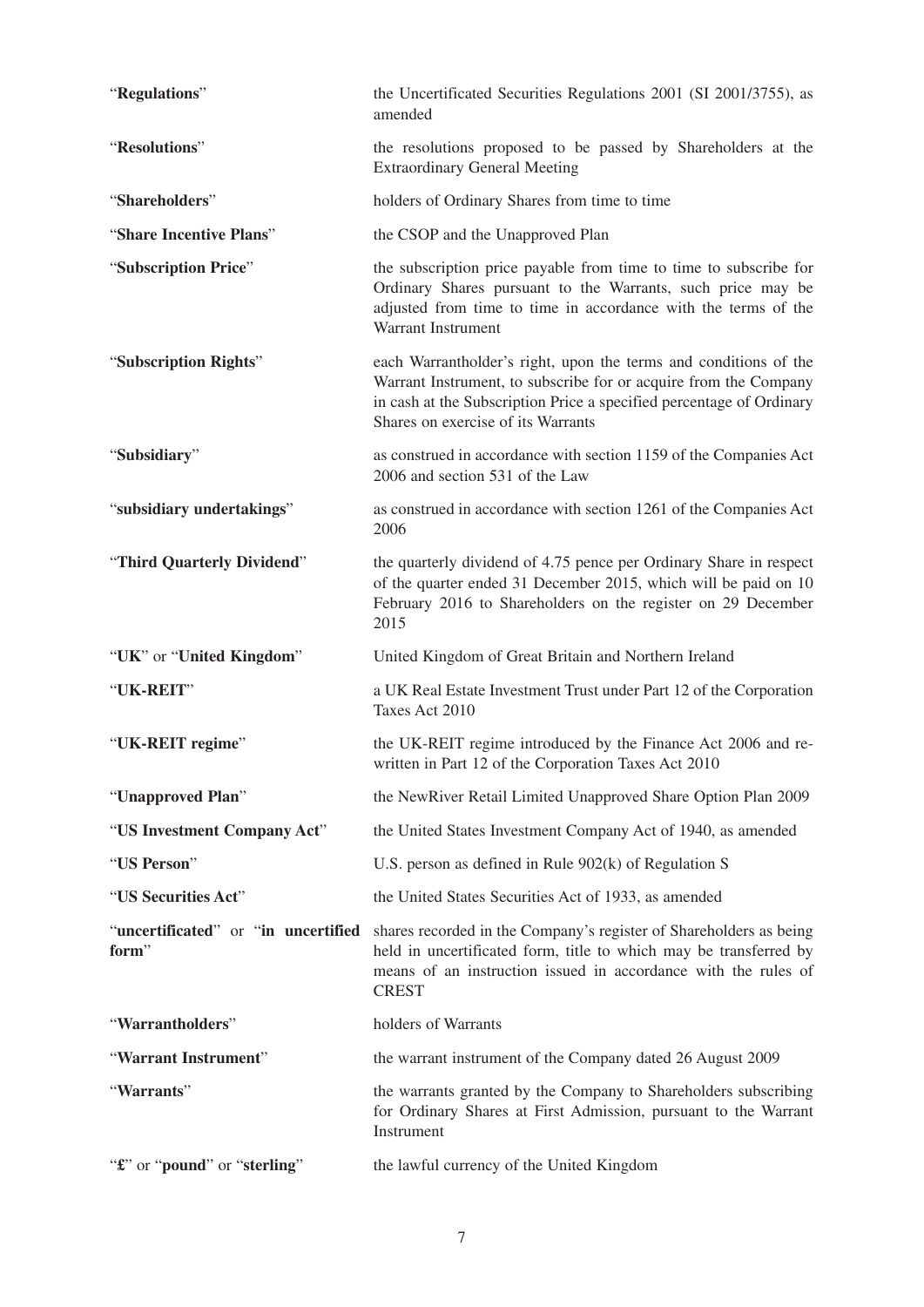## **PLACING STATISTICS**

| Placing Price per Placing Share                                             | 325 pence    |
|-----------------------------------------------------------------------------|--------------|
| Number of Placing Shares being placed                                       | 46,153,846   |
| Number of Ordinary Shares in issue immediately prior to Admission*          | 187,313,809  |
| Number of Ordinary Shares in issue immediately following Admission*         | 233,467,655  |
| Estimated proceeds of the Placing receivable by the Company before expenses | £150,000,000 |
| Estimated proceeds of the Placing receivable by the Company after expenses  | £146,250,000 |
| Approximate percentage of the enlarged issued Ordinary Share capital being  |              |
| placed pursuant to the Placing*                                             | 19.77%       |
| AIM Symbol                                                                  | <b>NRR</b>   |
| <b>ISIN Code</b>                                                            | GG00B4Z05859 |
| st against a sea againment an af Cannant U. Cannatias suite ea albeitail se |              |

assuming no conversion of Convertible Securities prior to admission

## † expenses include all commissions, legal fees and other expenses incurred in connection with the Placing

# **EXPECTED TIMETABLE OF PRINCIPAL EVENTS**

| <b>Event</b>                                                                                                                                                       | <b>Date</b>                  |
|--------------------------------------------------------------------------------------------------------------------------------------------------------------------|------------------------------|
| Latest time and date for receipt of forms of proxy and receipt of<br>electronic proxy appointments by Shareholders for the<br><b>Extraordinary General Meeting</b> | 10.00 a.m. on 6 January 2016 |
| Time and date of the Extraordinary General Meeting                                                                                                                 | 10.00 a.m. on 8 January 2016 |
| Announcement of the results of the Extraordinary General Meeting                                                                                                   | 8 January 2016               |
| Admission effective and dealings commence in the Placing Shares on AIM                                                                                             | 8.00 a.m. on 11 January 2016 |
| CREST stock accounts to be credited with the Placing Shares                                                                                                        | 8.00 a.m. on 11 January 2016 |
| Dispatch of definitive share certificates for the Placing Shares<br>in certificated form by                                                                        | 18 January 2016              |

**Notes:**

(1) A reference to a time in this document is to London time unless otherwise stated.

(2) The times and dates set out in the expected timetable of principal events above and mentioned throughout this document may be adjusted by the Company, in which event, details of the new times and/or dates will be notified to investors via a Regulatory Information Service.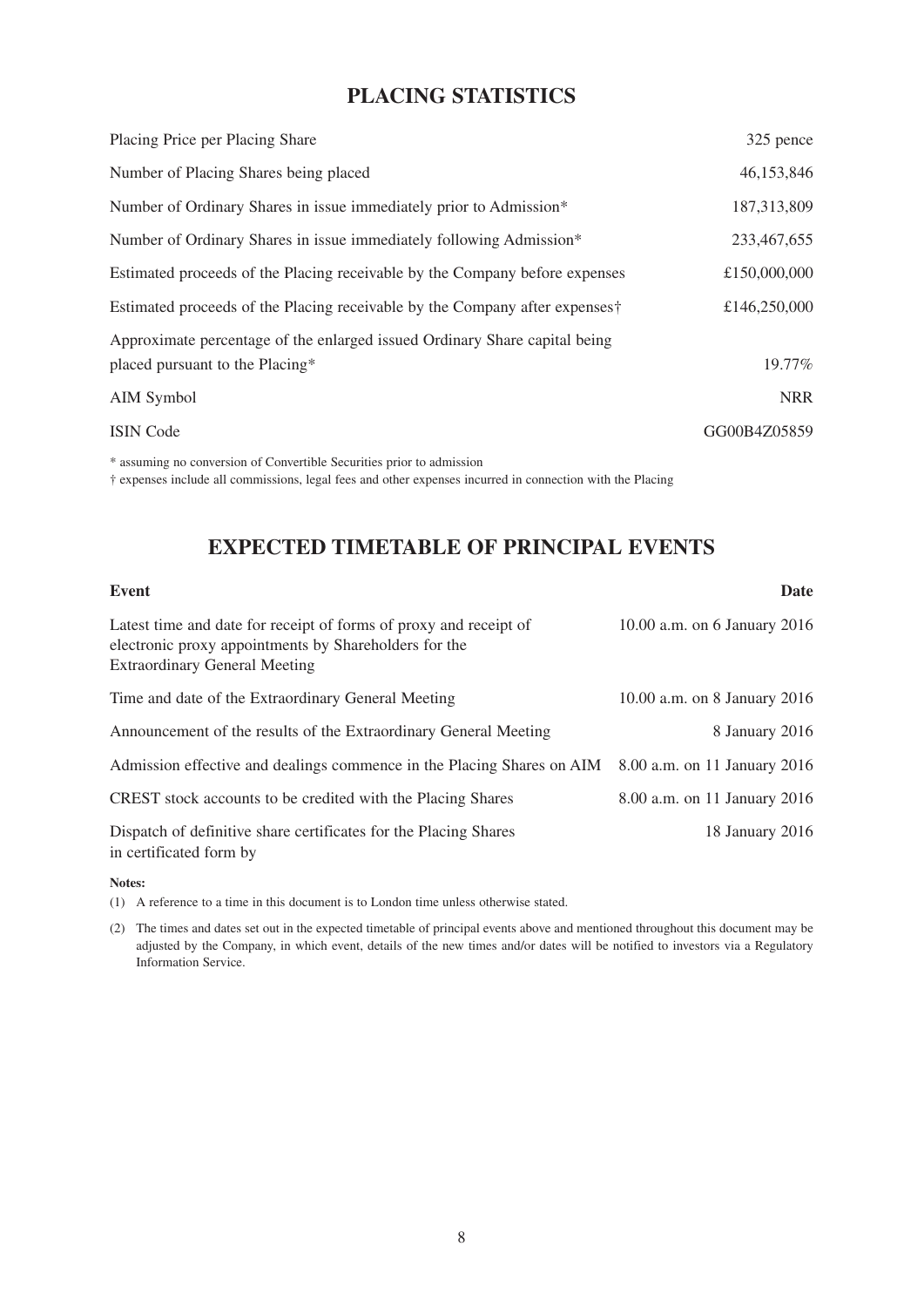# **PART I**

## **CHAIRMAN'S LETTER**

# **NEWRIVER RETAIL**

## **NEWRIVER RETAIL LIMITED**

*(Incorporated in Guernsey with registered number 50463)*

Paul Roy (*Non-Executive Chairman*) Old Bank Chambers David Lockhart (*Chief Executive*) La Grande Rue Mark Davies (*Finance Director*) Guernsey Allan Lockhart (*Property Director*) GY4 6RT Nick Sewell (*Director*) Channel Islands Chris Taylor (*Non-Executive Director*) Kay Chaldecott (*Non-Executive Director*) Andrew Walker (*Non-Executive Director*)

15 December 2015

#### **To Shareholders and, for information only, to holders of options and Warrants**

Dear Shareholder

#### **Proposed Placing of 46,153,846 Placing Shares at 325 pence per Placing Share**

On 10 December 2015, the Company announced that it had conditionally raised £150 million (before fees and expenses) by means of a Placing.

The purpose of this document is to set out, amongst other things, the background to and reasons for the Placing and to update Shareholders on the Company's recent activity. It also explains why your Board considers that the Placing is in the best interests of the Company and Shareholders as a whole and, accordingly, recommends that Shareholders vote in favour of the Resolutions. Part II of this document contains a notice of the EGM and the Resolutions to be proposed thereat.

On 18 November 2015, your Company announced a very strong set of results for the 6 months ended 30 September 2015. EPRA NAV stood at 287 pence per Ordinary Share (a 14 per cent. improvement on the 30 September 2014 figure) and pre-tax profits increased year on year to £42.2 million (a substantial improvement on the £12.3 million for the half-year ended 30 September 2014). The six months ended 30 September 2015 marked one of the busiest periods in the Company's history raising new equity, completing acquisitions, enhancing rent roll and progressing the development programme.

NewRiver continues to purchase assets at attractive yields providing the Company with a good quality income stream, which is distributed to Shareholders through the Company's quarterly dividend programme (indeed, NewRiver is one of the few UK REITS to have such a programme). The portfolio offers continued potential for capital growth. NewRiver's development pipeline is strong, creating additional space in the shopping centre and retail warehouse portfolios and in the development of the pub estate. The Company currently has approximately 1.25 million square feet of property in the development pipeline. Active asset management of tenancies enhances yields, contributing to growth in capital values and NewRiver is not reliant on yield compression in its target real estate areas to achieve capital growth or to meet hurdle returns, albeit that there is also longer term potential for further capital appreciation should yields narrow. The Group's acquisition pipeline is healthy and the Company will continue to have a focus on dividend growth.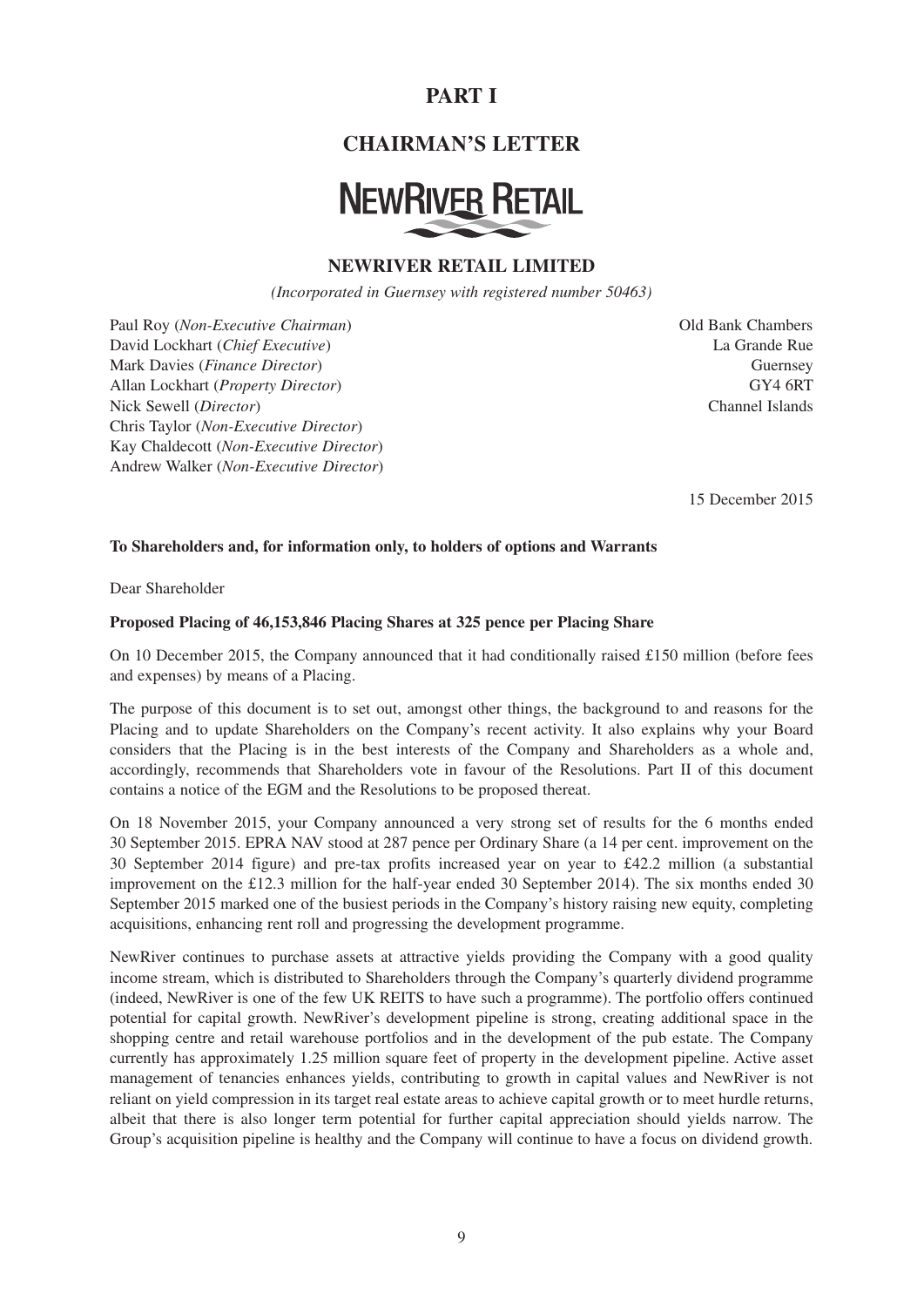#### **NewRiver's Portfolio**

Over the six years since its IPO, NewRiver has actively acquired retail and leisure property assets and has demonstrated its ability to deploy capital quickly and efficiently into assets which meet its investment criteria. Since its IPO, NewRiver has quickly established itself as a leading specialist property investor, asset manager and developer and is now one of the UK's largest owner/managers of shopping centres, currently totalling 30. NewRiver also owns 22 retail warehouses, 14 high street assets and 359 pubs.

NewRiver has a clear investment strategy focused on driving income returns and unlocking value through active asset management and risk-controlled development. The Company enjoys strong relationships with many of the UK's leading retail and leisure operators. The dynamic nature of the UK retail sector will see major participants in the sub-sectors pursuing different real estate strategies at any one time. This allows an active asset manager, such as NewRiver, to operate on a national basis and bring its knowledge of larger retail and leisure operators to local property markets.

NewRiver seeks to acquire retail assets in towns with lower occupational costs as a percentage of occupier turnover. In such locations, there tends to be limited competition from both out-of-town retailing and competing town centres, resulting in a high retention of consumer spend and a broader range of retailers. The experience of the NewRiver management team in real estate across the United Kingdom and their knowledge of the national and local retailer base assists in identifying and executing opportunities with assets outside of more competitive areas such as the South East. NewRiver also targets towns with an under-representation of food retail.

#### *Shopping Centres*

The Group specialises in retail and leisure property with an emphasis on convenience and non-discretionary spending. Shopping centres remain the Company's core asset base, accounting for 75 per cent. of the portfolio. The Company is particularly focused on convenience-led retail assets that cater for everyday core household spending needs. Some 31 per cent. of the Group's rental income is secured against food, value and discount retailers. The Directors believe that such real estate assets continue to offer attractive investment opportunities at present given, amongst other things, attractive net initial yields at current acquisition prices, sustainable income streams and the potential for capital growth through active asset management and development initiatives.

#### *Retail Warehouses*

Having considered the potential within the retail warehouse part of the retail real estate market, NewRiver began an investment programme, acquiring £45.25 million in retail warehouses in the 12 month period ended 31 March 2015. The majority of these assets were acquired off-market, at a blended net initial yield of 8.81 per cent. and with an average rent per square foot of £10.56.

NewRiver increased its exposure to the retail warehouse segment of retail property in July 2015, with the acquisition of a portfolio of 13 assets for £69 million. This represented a net initial yield of 8.0 per cent. at acquisition. The portfolio comprised nine value led retail parks and four development sites, with approved planning consents. The portfolio currently consists of 462,916 sq. feet of lettable space, let to 36 occupiers including TK Maxx, Argos, Poundstretcher, B&M, Matalan and Boots.

NewRiver applies the same approach to acquisitions in this area as it does with shopping centres and the asset management skills of an experienced shopping centre owner, such as NewRiver, can help drive capital value uplifts in retail warehouse properties.

NewRiver continues to target investments in this segment, typically with underlying rents of less than  $£15$ per square foot, let to strong covenants. For the main part, these will include properties with active asset management potential, allowing value to be added through the re-gearing of leases, letting of vacant units and extensions, refurbishment and development.

Approximately 13 per cent. of the Group assets were invested in retail warehouses as at 30 September 2015.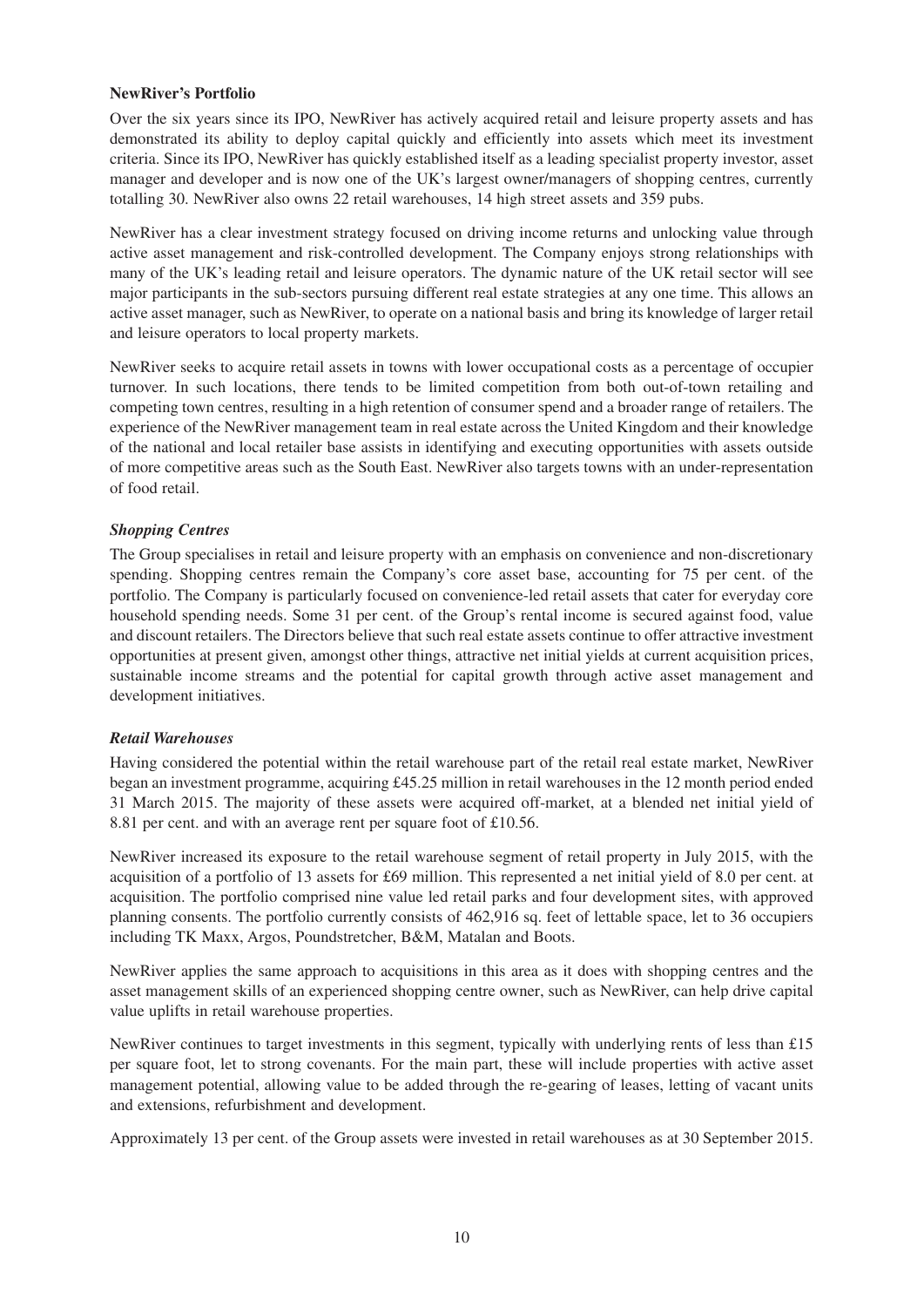#### *Pub portfolio*

NewRiver's analysis of retail property assets and opportunities lead it to conclude that pub portfolio acquisitions have the potential to deliver very strong cash-on-cash returns and capital growth through asset management and risk controlled development. Approximately 12 per cent. of Group assets are invested in pub properties.

In 2013, NewRiver acquired 202 pubs from Marston's for £90 million at a net initial yield of 12.8 per cent. There has been good recent progress on the Company's alternative use and extension strategy within the existing pub portfolio, submitting a further three planning applications and successfully securing another nine approvals taking the total number of planning applications submitted to 49 and the total planning approvals received to 24.

This progress follows an agreement for lease entered into with The Co-operative Group Limited in September 2014 to lease 63 new convenience stores from NewRiver's original pub portfolio. The underlying announced performance from the pub portfolio is stable with the current portfolio EBITDA in line with the guaranteed income received from Marston's.

NewRiver exchanged contracts to acquire 158 pubs from Punch Taverns in August 2015 for a purchase price of £53.5 million, equivalent to a 13.6 per cent. net initial yield. Approximately one third of the estate is located in the South West and the South East of England. Whilst the exact site by site development plan will differ from the Marston's pub portfolio, a number of key themes will be common to the unlocking of value in both portfolios, including building convenience stores and residential units on surplus land.

The combined pub portfolio also offers significant residential development opportunities. To date, NewRiver has submitted 16 planning applications to provide 63 residential units, of which three outline planning consents have recently been granted for 7 detached, semi-detached and terraced houses. Further approvals are anticipated over the next few months. In addition, another 10 outline planning applications are close to being submitted for a combined total of 37 residential units, comprising a blend of houses and apartments. It should be noted that not all applications will necessarily lead to a consent.

#### **NewRiver's Ongoing Investment Focus**

The key investment criteria applied by NewRiver are:

- targeted geared returns of 15 per cent. or more per annum:
- net equivalent yields at acquisition in excess of 7 per cent.;
- annual cash-on-equity returns of at least 10 per cent.;
- sustainable rental levels (3 per cent. to 10 per cent. of tenants' turnover);
- identifiable asset management and development opportunities;
- realisable exit strategies; and
- acquisitions which meet both standalone investment criteria and complement the overall portfolio's geographic and tenant spread.

The Board reviews the exact focus of its investment strategy regularly with a view to determining whether it needs to be modified or varied in any way.

#### **Proposed financing policies**

During the Company's recent investor roadshow it consulted with certain shareholders on the new financing policies it intends to put in place going forward.

The policies which the Company intends to apply are as follows, save that NewRiver may review these and make such adjustments as it deems necessary in the event of relevant changes in the financial markets: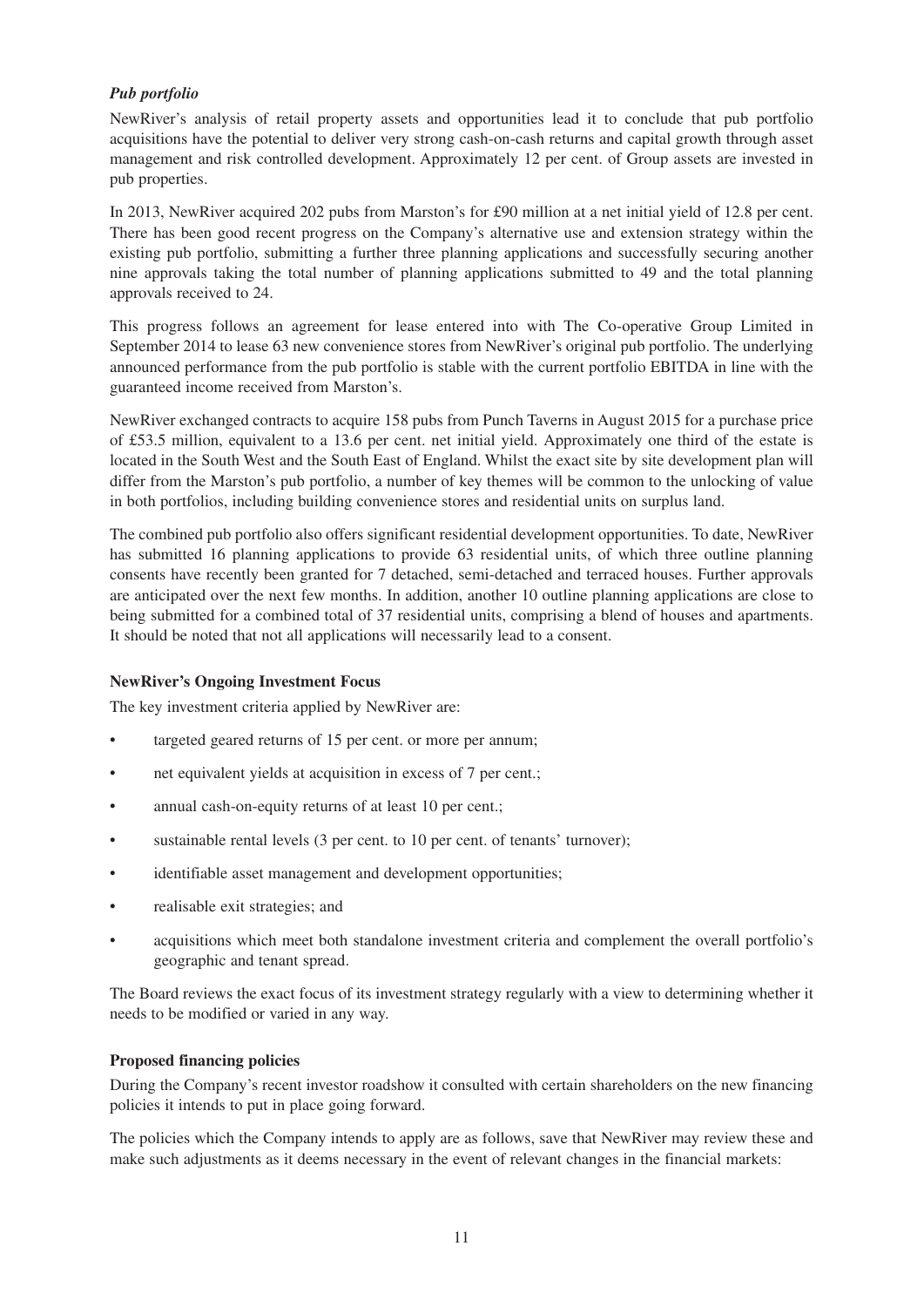- loan to value of less than 50 per cent. (actual level at 30 September 2015: 37 per cent.);
- balance sheet gearing (the proportion of net debt (total debt less cash) to shareholders' funds) of less than 100 per cent. (actual level at 30 September 2015: 55 per cent.);
- interest cover in excess of 2x (actual level based on the 6 months ended 30 September 2015: 4x); and
- dividend cover in excess of 100 per cent. (actual level based on the 6 months ended 30 September 2015: 147 per cent.).

#### **Acquisition and Development Pipeline and Disposals**

NewRiver's focus on the UK retail property market gives it a competitive advantage in sourcing opportunities within this space, many of which are sourced off market. The Company continues to see a wide range of opportunities which meet its investment criteria and therefore has a strong pipeline of acquisition and development opportunities which it is anticipated that the proceeds of the Placing, together with additional sources of finance where relevant, will be utilised to fund. The proceeds of the Placing will put the Company in a position of strength when exploring acquisition opportunities.

On 9 December 2015, the Group completed the acquisition of two retail warehouse assets for a combined acquisition price of approximately £9 million, representing an average net initial yield of 8.2 per cent. The assets are located in Daventry and York and in aggregate provide approximately 48,000 sq ft of retail area. Together the properties complement the Group's existing retail warehouse portfolio and provide asset management opportunities through enhanced rental base and development opportunities.

On 10 December 2015, NewRiver announced that it had agreed heads of terms and was engaged in due diligence on two potential acquisitions which had a combined acquisition price in the region of £100 million. The first of these potential acquisitions is a portfolio of three regional shopping centres which have a total area of approximately 750,000 sq ft. The portfolio is well let, with 97 per cent. occupancy and a low average rent. Additionally, it provides the opportunity to realise capital and income growth through active asset management, together with risk controlled reconfiguration and development options.

Contracts have now been exchanged on the second acquisition, which is the Blenheim Shopping Centre, High Street, Penge. This shopping centre offers excellent prospects for rental growth through active asset management, tenant engineering and good retailer demand. There may also be an opportunity for risk controlled extension and residential development above the shopping centre.

Since the Company's interim results were announced on 18 November 2015, the Group has completed three disposals for a total cash consideration of £31.9 million generating a total profit of £5.6 million. The profit attributable to those assets in the 12 months prior to disposal was circa £0.5 million. The three disposals were Regent Court, Leamington Spa; Ferensway, Hull; and the Railway Hotel pub in Wigan. In line with the Company's business model, the proceeds will be recycled into future transactions and the Company's development pipeline.

## **The Placing**

The Company's current fundraising is being effected by way of a conditional placing to institutional and other investors of, in aggregate, 46,153,846 Placing Shares to raise £150 million (before fees and expenses). The Placing Shares will be issued under the Placing at a price of 325 pence per Placing Share which represents:

- a premium of 13.2 per cent. to the EPRA NAV of 287 pence per Ordinary Share as at 30 September 2015; and
- a discount of 4.6 per cent. to 340.7 pence, which represents the average closing share price (adjusted for the Third Quarterly Dividend) over the 20 Business Days prior to 10 December 2015 (the date of the announcement of the Placing).

Liberum and Peel Hunt are acting as joint bookrunners in relation to the Placing.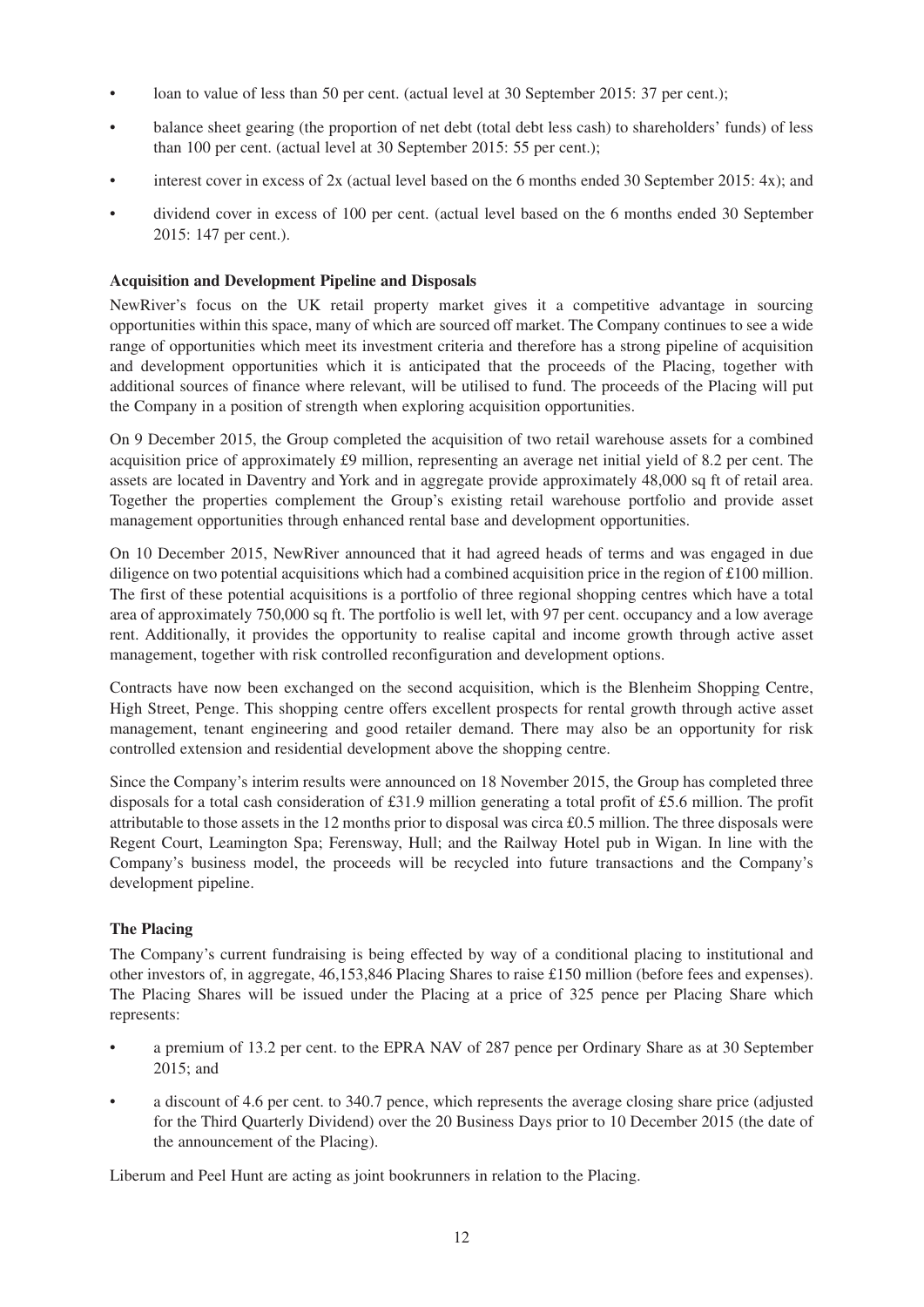On 10 December 2015, the Company entered into the Placing Agreement with Liberum and Peel Hunt pursuant to which Liberum and Peel Hunt agreed to use their respective reasonable endeavours to procure institutional and certain other investors (including certain existing shareholders) for the Placing Shares. The Placing is conditional on the Resolutions being passed at the EGM which is being convened for 8 January 2016.

Application will be made for the Placing Shares to be admitted to trading on AIM. It is expected that Admission will become effective on or around 8.00 a.m. on 11 January 2016 and that dealings in the Placing Shares will commence at that time.

In addition, the Placing is conditional, amongst other things, on:

- the passing of the Resolutions at the EGM (which include the waiver of pre-emption rights contained in the Company's Articles);
- the Placing Agreement becoming unconditional in all respects and not having been terminated in accordance with its terms prior to Admission; and
- Admission becoming effective by 11 January 2016 (or such later date as the Company, Liberum and Peel Hunt may agree, being no later than 8.00 a.m. on 25 January 2016).

The Placing Shares are not being made available to the public and are not being offered or sold in any jurisdiction where it would be unlawful to do so. Subscribers for Placing Shares are bound by the terms and conditions of the Placing as detailed in the first press announcement made by the Company on 10 December 2015.

Subscribers for Placing Shares will not be entitled to receive the Third Quarterly Dividend but the Placing Shares will rank, from Admission, *pari passu* in all other respects with the Ordinary Shares currently in issue.

#### **Directors' Participation**

Certain Directors of the Company have agreed to subscribe for, in aggregate, 43,982 Placing Shares at the Placing Price. The disclosable interests of each Director subscribing for Placing Shares are set out below:

|                    |                  |                              | Percentage of |  |
|--------------------|------------------|------------------------------|---------------|--|
|                    |                  | Shareholding voting Ordinary |               |  |
|                    |                  | immediately                  | <i>Shares</i> |  |
|                    | Placing          | following                    | following     |  |
|                    | <i>Shares to</i> | <i>completion of</i>         | completion of |  |
| Director           | be subscribed    | the Placing                  | the Placing   |  |
| David Lockhart     | 18,000           | 1,740,000                    | $0.75\%$      |  |
| Allan Lockhart     | 15,384           | 277,944                      | $0.12\%$      |  |
| Nick Sewell        | 3,076            | 117,909                      | 0.05%         |  |
| <b>Mark Davies</b> | 7,522            | 37,522                       | $0.02\%$      |  |

#### **Related Party Transaction**

Under the AIM Rules, a non pre-emptive issue of shares to a related party which exceeds a specified percentage in any of the class tests under the AIM Rules is subject to certain disclosure requirements. Due to its holding of over 10 per cent. of the Company's voting Ordinary Shares, the proposed participation in the Placing by Woodford Investment Management LLP ("WIM"), as agent for and on behalf of its discretionary managed clients (which has previously notified the Company that the aggregate holding of these clients was 33,030,418 Ordinary Shares, representing approximately 17.68 per cent. of the Company's voting Ordinary Shares), is deemed a transaction with a related party under the AIM Rules. WIM, as agent for and on behalf of its discretionary managed clients, has agreed conditionally to subscribe for up to 10,938,461 Placing Shares under the Placing, such that it would hold approximately 18.87 per cent. of the voting Ordinary Shares following the Placing. The Directors of the Company consider, having consulted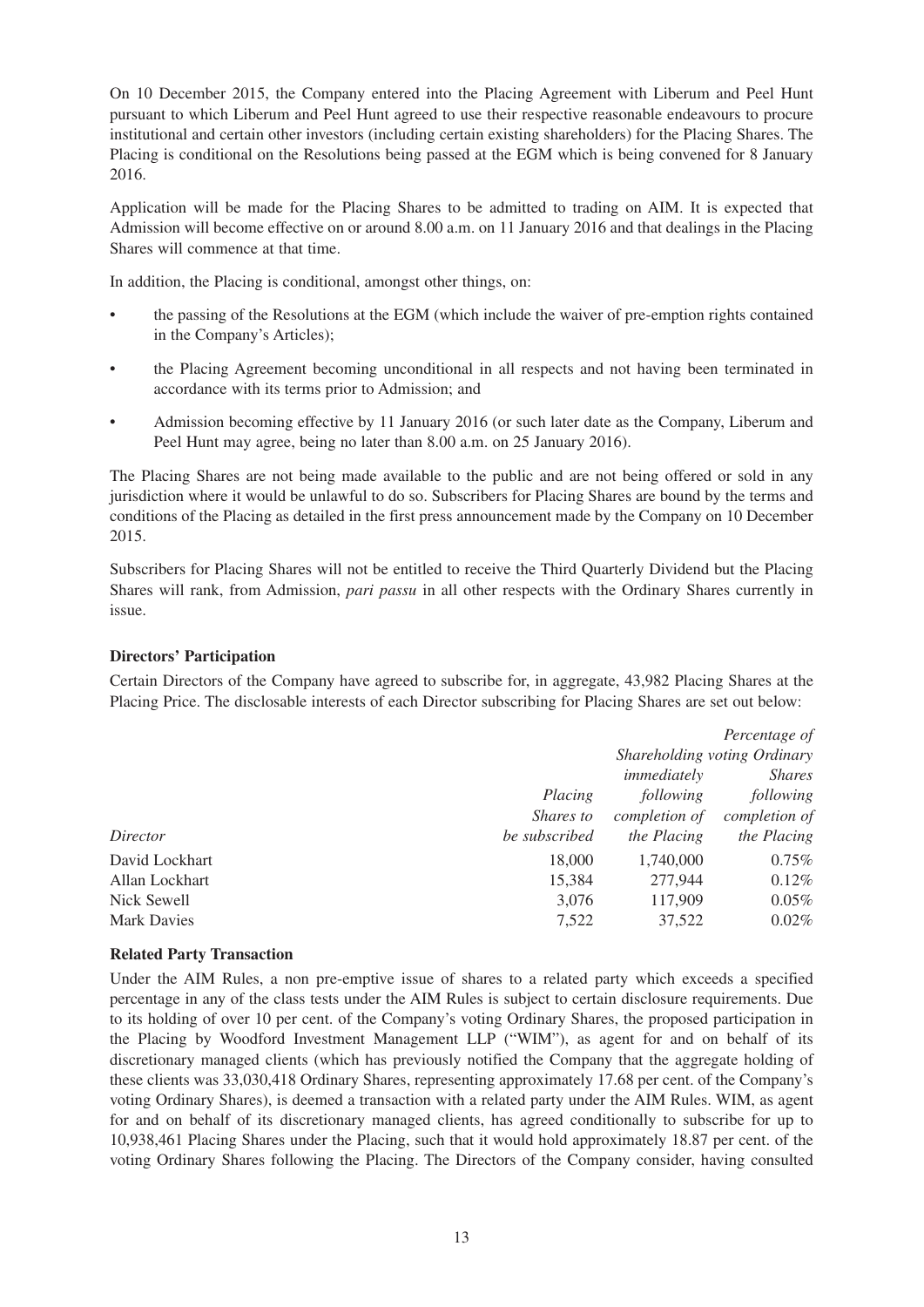with Liberum, the Company's Nominated Adviser, that the terms of WIM's participation in the Placing are fair and reasonable insofar as Shareholders are concerned.

#### **Dividends**

With effect from the financial year commencing 1 April 2014, the Company commenced the payment of quarterly dividends.

NewRiver announced the Third Quarterly Dividend for the current financial year of 4.75 pence per Ordinary Share on 18 November 2015. The Third Quarterly Dividend will be payable as a REIT Property Income Distribution ("PID") on 10 February 2016 to Shareholders on the register on 29 December 2015. Ordinary Shares will be marked ex-dividend in respect of the Third Quarterly Dividend on 24 December 2015.

Subscribers for Placing Shares will not be entitled to receive the Third Quarterly Dividend but the Placing Shares will rank, from Admission, *pari passu* in all other respects with the Ordinary Shares currently in issue and will have the right to receive all dividends and distributions declared in respect of the issued Ordinary Share capital of the Company after Admission. The next quarterly dividend will be for the quarter ending 31 March 2016.

As a REIT, NewRiver distributes at least 90 per cent. of its recurring profits as dividends. The policy of quarterly dividends provides a source of regular income for Shareholders, thus improving their cashflow return profile.

The level of future dividends will be determined by the Board having regard to, *inter alia*, the financial position and performance of the Company at the relevant time, compliance with Section 304 of the Law (see below), UK REIT requirements and the interests of Shareholders as a whole.

In relation to the payment of dividends, under Guernsey law, a dividend can be paid from any source (i.e. not just from distributable profits) provided that the Company can meet the statutory solvency test (as set out in the Law) immediately after the dividend is paid. A company satisfies the solvency test if (a) it is able to pay its debts as they fall due and (b) the value of its assets is greater than the value of its liabilities. The Company may not make a payment if the Directors are not satisfied on reasonable grounds that the Company will, immediately after payment, satisfy the solvency test.

#### **Effects of the Placing**

#### *Warrant Adjustments*

Warrants to subscribe for Ordinary Shares were issued to Shareholders who subscribed for Ordinary Shares in the placing at First Admission. There are currently Warrants outstanding to subscribe for 489,559 Ordinary Shares.

The Subscription Price and/or number of Ordinary Shares relating to the Warrants is subject to adjustment in respect of dilution events, including the payment by the Company of cash or scrip dividends, any amalgamation, reorganisation, reclassification, consolidation, merger or sale of all or substantially all the Company's assets (other than in the ordinary course of the Group's business) and other dilutive events.

In particular, pursuant to the terms of the Warrant Instrument, where the Company issues any Ordinary Shares for a consideration per Ordinary Share less than the fair market value of the Ordinary Shares, then the Subscription Price for the Warrants is reduced concurrently with such issue or sale. In addition, the number of Ordinary Shares for which the Subscription Rights are exercisable under the Warrants is subject to a consequential adjustment.

There is expected to be a consequential downward adjustment to the Subscription Price payable by Warrantholders on exercise of their Warrants and a consequential adjustment to the number of Ordinary Shares which may be issued on exercise of the Warrants as a result of the Placing.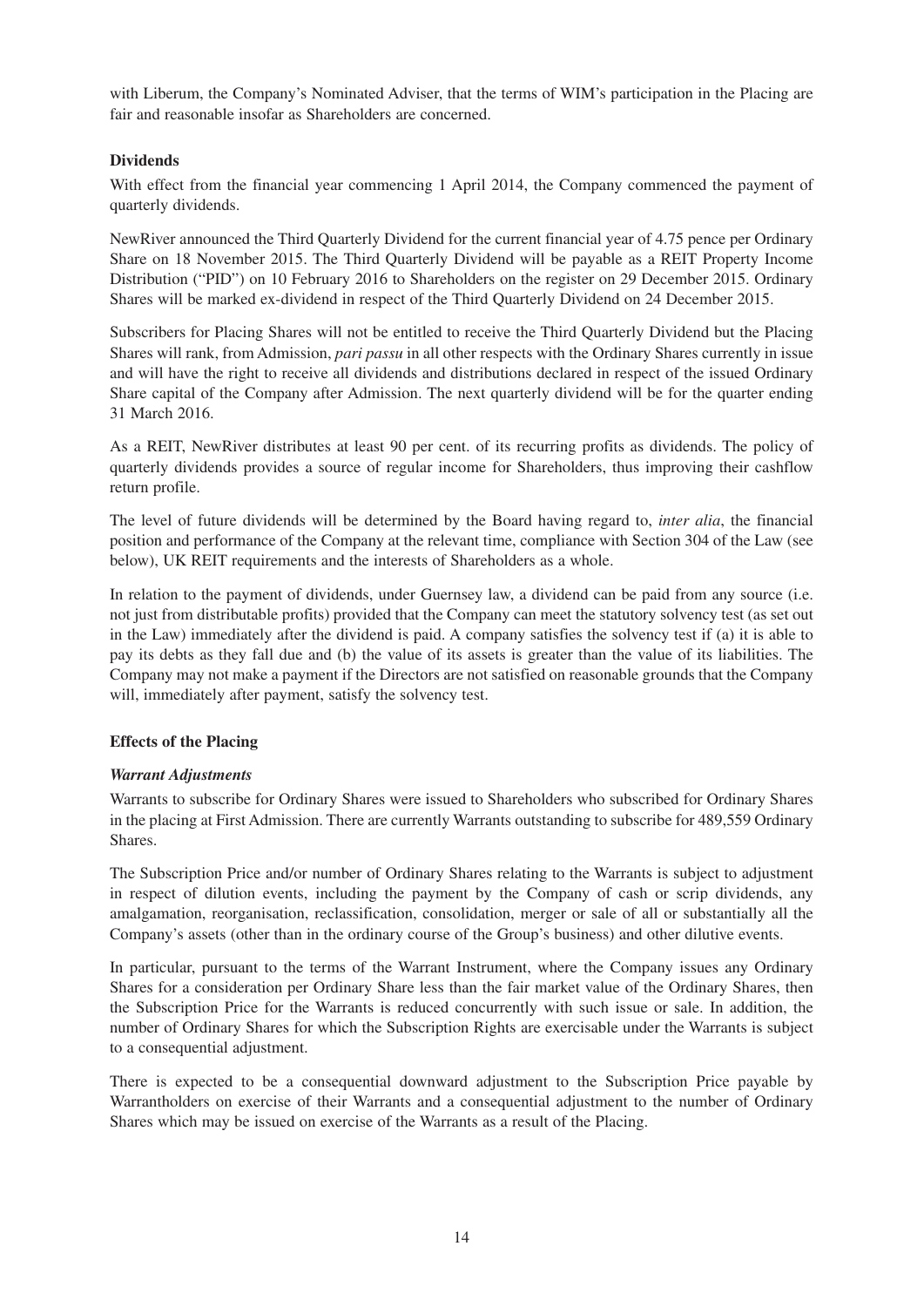#### *Option/Share Scheme Adjustments*

Pursuant to the rules of the CSOP, the Unapproved Plan and the Paul Roy Options, the number of Ordinary Shares under option (and in the case of options granted pursuant to the CSOP and the Unapproved Plan, the exercise price) may be adjusted by the Remuneration Committee, *inter alia*, in the event of any capitalisation issue or rights issue (other than an issue of Ordinary Shares pursuant to a scrip dividend issued by the Company) or rights offer or any other variation in the share capital of the Company including (without limitation) any consolidation, subdivision or reduction of capital. Any such adjustment will, in the case of the CSOP, require the prior approval of HMRC. Therefore, the Remuneration Committee is entitled to consider making an adjustment to the exercise price of options granted under the CSOP, the Unapproved Plan and/or the number of Ordinary Shares under the Paul Roy Options or options granted under the CSOP or the Unapproved Plan following completion of the Placing.

Pursuant to the rules of the PSP the number of Ordinary Shares which are subject to PSP awards may be adjusted by the Remuneration Committee, *inter alia*, in the event of any capitalisation issue or rights issue (other than an issue of Ordinary Shares pursuant to a scrip dividend issued by the Company) or rights offer or any other variation in the share capital of the Company including (without limitation) any consolidation, subdivision or reduction of capital. Therefore, the Remuneration Committee is entitled to consider making an adjustment to the number of Ordinary Shares subject to awards granted under the PSP following completion of the Placing.

#### **Extraordinary General Meeting and Action to be Taken**

Set out at the end of this document is a notice convening the EGM to be held at 10.00 a.m. on 8 January 2016 to consider and, if thought fit, pass the Resolutions (conditional upon the Placing Agreement becoming unconditional (save for any condition relating to Admission or the passing of the Resolutions)).

Pursuant to Resolution 1, which will be proposed as an ordinary resolution, Shareholders' approval is being sought to grant the Directors authority to allot 46,153,846 Placing Shares, in aggregate, in connection with the Placing.

Pursuant to Resolution 2, which will be proposed as a special resolution, Shareholders' approval is being sought for the dis-application of the pre-emption rights set out in the Articles in relation to the allotment and issue of 46,153,846 Placing Shares, in aggregate, in connection with the Placing on a non pre-emptive basis.

**A Form of Proxy for use by Shareholders at the EGM is enclosed. Whether or not you propose to attend the EGM, you are requested to complete and sign the Form of Proxy in accordance with the instructions printed thereon and return it to the Company's registrars, Capita Asset Services, at PXS 1, 34 Beckenham Road, Beckenham, BR3 4ZF, as soon as possible and in any event so as to be received no later than 10.00 a.m. on 6 January 2016.**

**CREST members who wish to appoint a proxy or proxies by utilising the CREST electronic proxy appointment service may do so for the EGM and any adjournment(s) thereof by utilising the procedures described in the CREST Manual. CREST personal members or other CREST sponsored members, and those CREST members who have appointed (a) voting service provider(s), should refer to their CREST sponsor or voting service provider(s), who will be able to take the appropriate action on their behalf.**

**In order for a proxy appointment made by means of CREST to be valid, the appropriate CREST message (a "CREST Proxy Instruction") must be properly authenticated in accordance with Euroclear's specifications and must contain the information required for such instructions, as described in the CREST Manual. The message must be transmitted so as to be received by Capita Asset Services (ID RA10), by 10.00 a.m. on 6 January 2016. For this purpose, the time of receipt will be taken to be the time (as determined by the timestamp applied to the message by the CREST Applications Host) from which Capita Asset Services is able to retrieve the message by enquiry to CREST in the manner prescribed by CREST.**

**The completion and return of the Form of Proxy (or the electronic appointment of a proxy) will not preclude you from attending the EGM and voting in person should you wish to do so.**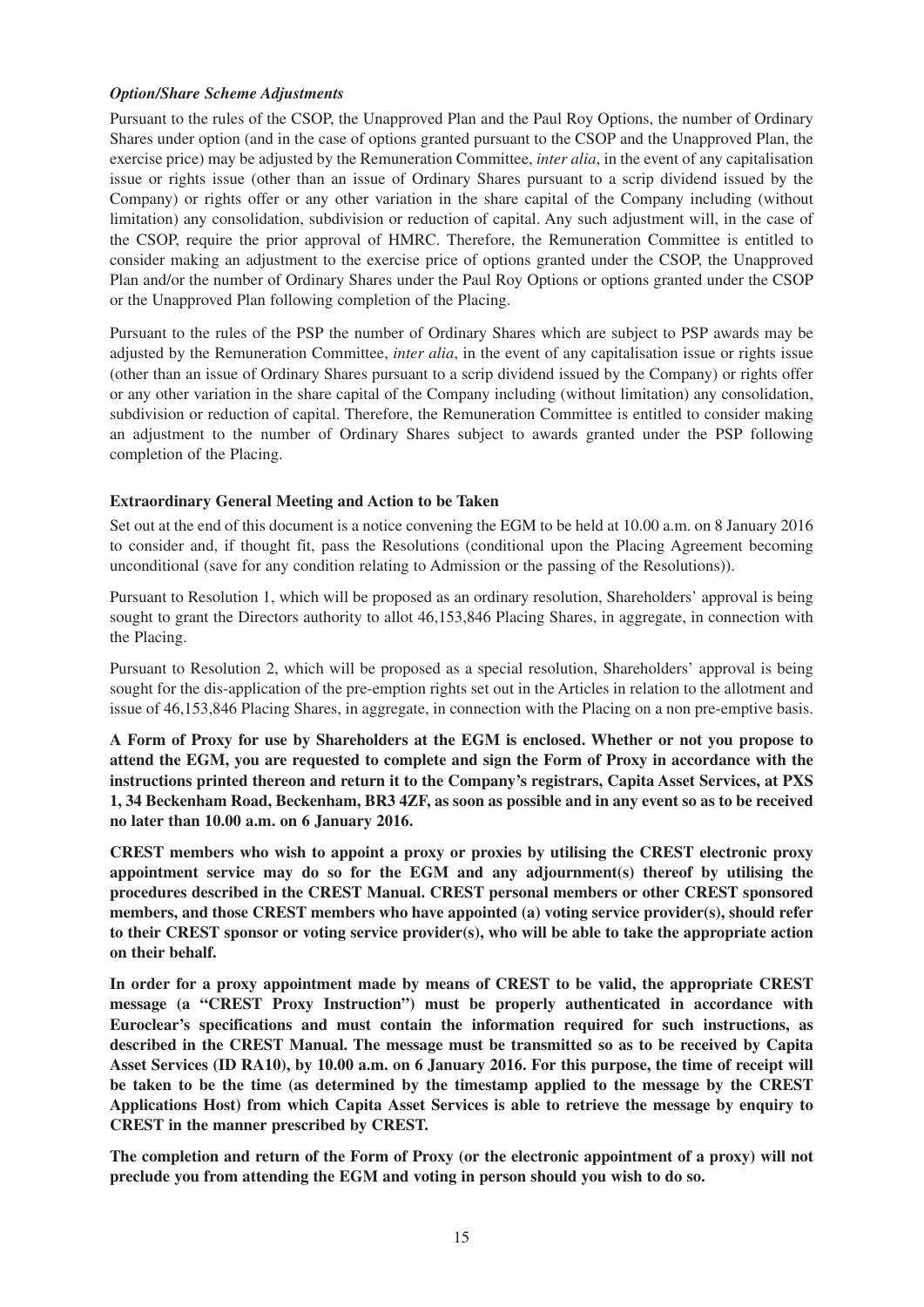#### **Recommendation**

For the reasons set out above, the Directors consider the Placing to be in the best interests of the Company and its Shareholders as a whole.

Accordingly, your Directors unanimously recommend that Shareholders vote in favour of the Resolutions as the Directors intend to do in respect of their own shareholdings which, in aggregate, amount to 2,513,167 Ordinary Shares, representing approximately 1.34 per cent. of the existing issued Ordinary Share capital of the Company as at 14 December 2015, being the latest practicable date prior to the publication of this document.

#### **Responsibility**

The Directors, whose names are set out on page 9 of this document, accept responsibility for the information set out in this document. To the best of the knowledge and belief of the Directors (who have taken all reasonable care to ensure that such is the case), the information contained in this document is in accordance with the facts and does not omit anything likely to affect the import of such information.

Yours faithfully,

**Paul Roy** *Chairman*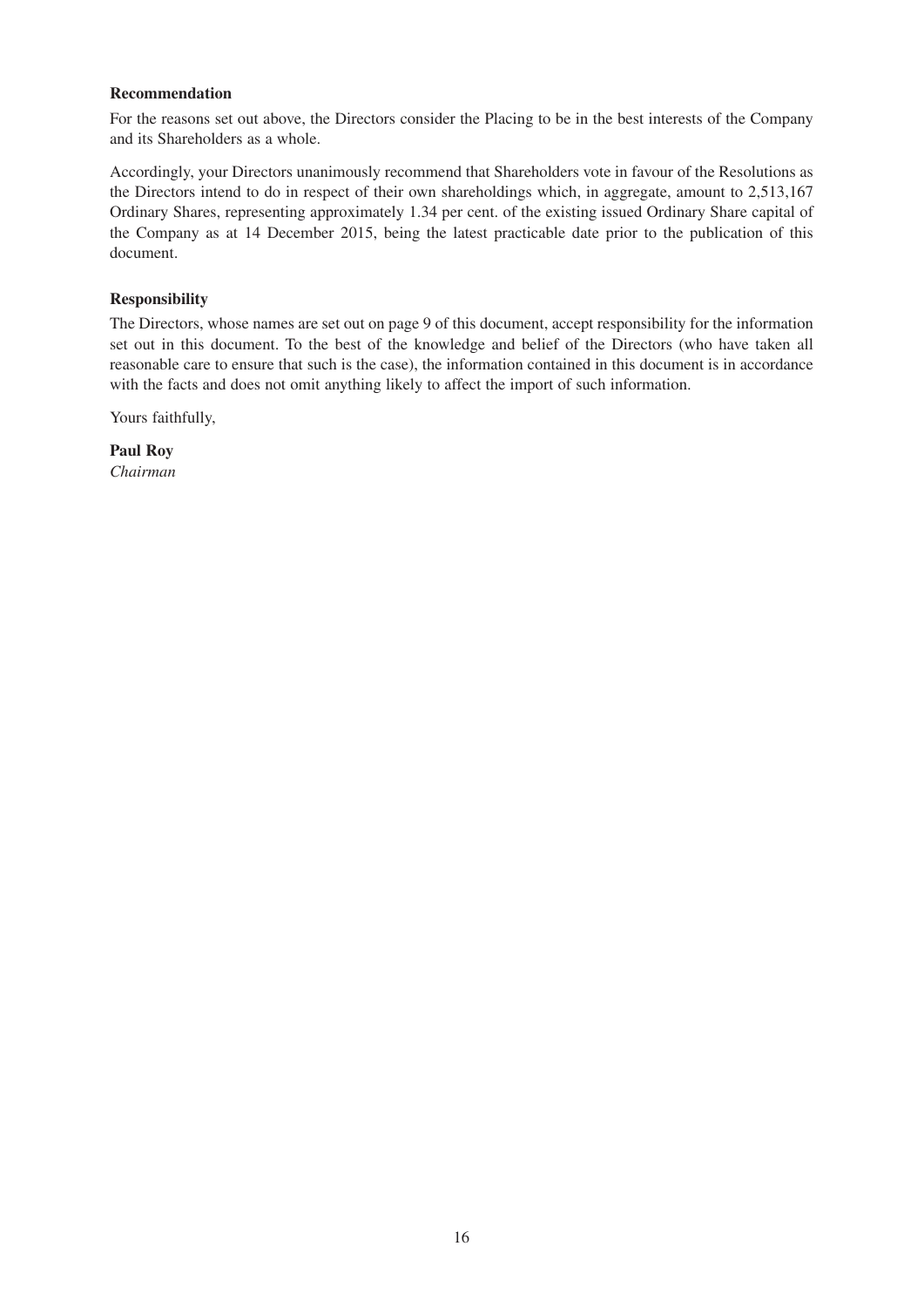## **PART II**

## **NOTICE OF EXTRAORDINARY GENERAL MEETING NEWRIVER RETAIL LIMITED**

**NOTICE IS HEREBY GIVEN** that an Extraordinary General Meeting of NewRiver Retail Limited (the "Company") will be held at the offices of Eversheds LLP, One Wood Street, London, EC2V 7WS on 8 January 2016 at 10.00 a.m. for the purpose of considering and, if thought fit, passing the following resolutions, of which Resolution 1 will be proposed as an ordinary resolution and Resolution 2 will be proposed as a special resolution:

#### **ORDINARY RESOLUTION**

#### **1. THAT:**

subject to the Placing Agreement (as such expression is defined in the Circular of which this Notice of Extraordinary General Meeting forms part (the "Circular")) becoming unconditional (save for any condition relating to Admission (as such expression is defined in the Circular) or the passing of the Resolutions set out in this Notice of Extraordinary General Meeting), in addition to all existing powers and authorities conferred upon them and to the extent required by Sections 292 and 293 (or otherwise) of the Companies (Guernsey) Law, 2008 (as amended from time to time), the Directors be generally and unconditionally authorised to allot an aggregate of 46,153,846 ordinary shares in the share capital of the Company as described in the Company's Articles of Incorporation (or to grant options, warrants or other rights in respect of shares in the Company) pursuant to or in connection with the Placing (as such expression is defined in the Circular).

#### **SPECIAL RESOLUTION**

#### **2. THAT:**

subject to the Placing Agreement (as such expression is defined in the Circular) becoming unconditional (save for any condition relating to Admission (as such expression is defined in the Circular) or the passing of the Resolutions set out in this Notice of Extraordinary General Meeting) and to the passing of Resolution 1 set out in this Notice of Extraordinary General Meeting, in addition to all existing powers and authorities conferred upon them, the Company hereby determines pursuant to Article 6.2 of the Company's Articles of Incorporation that the provisions of Article 6.2 and any pre-emption rights included therein shall not apply in respect of the proposed allotment and issue for cash of the Placing Shares (as such expression is defined in the Circular) at the Placing Price (as such expression is defined in the Circular) pursuant to or in connection with the Placing (as such expression is defined in the Circular) and that the Directors be and are hereby empowered to issue any such Placing Shares as if Article 6.2 and any pre-emption rights included therein did not apply to any such allotment and issue, provided that this power shall be limited to the allotment of the Placing Shares.

#### BY ORDER OF THE BOARD

#### **Matthew Jones**

*Company Secretary Registered Office:* Date: 15 December 2015 Old Bank Chambers

La Grande Rue St Martin's GY4 6RT Channel Islands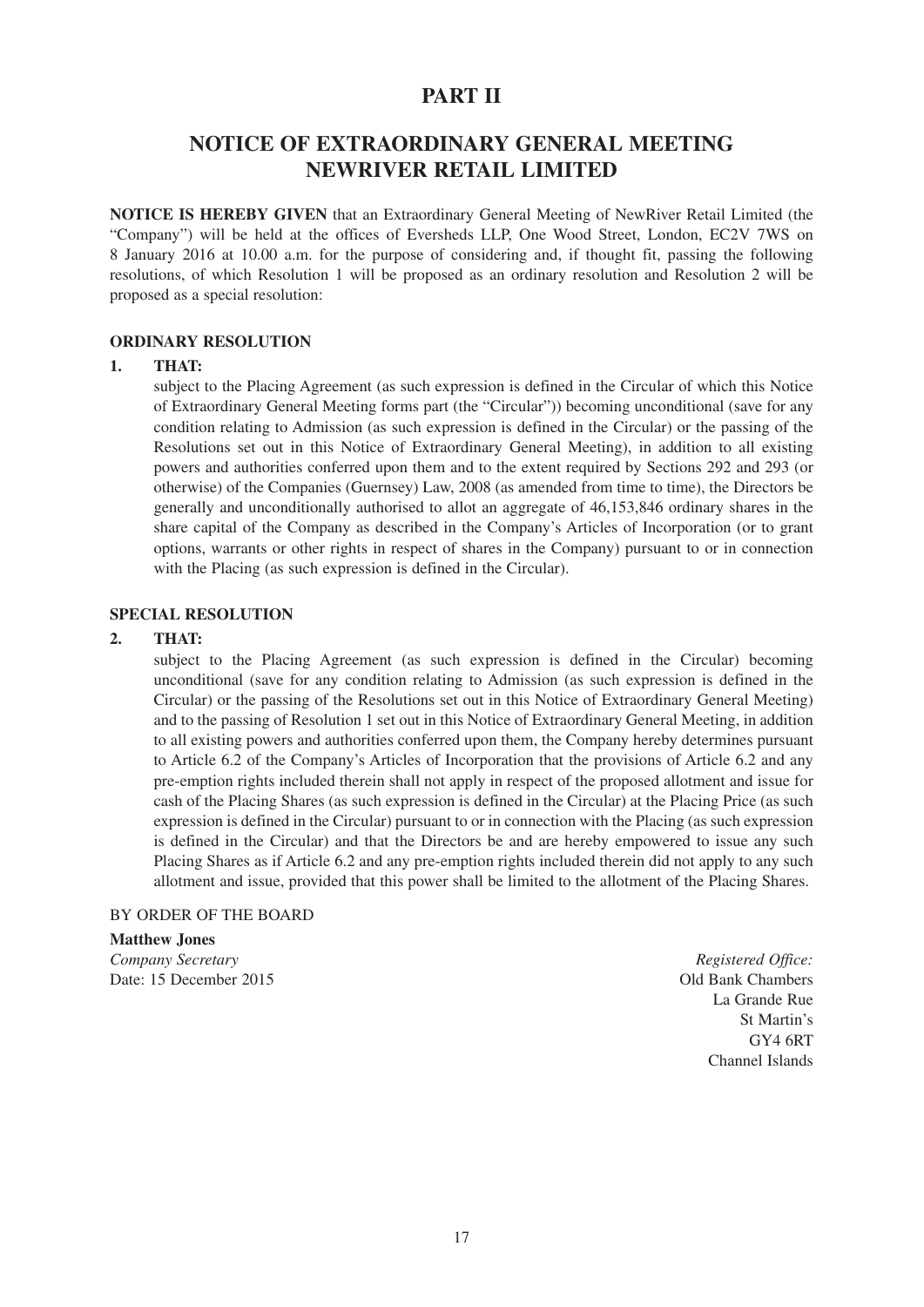#### **Notes:**

- (i) Any member entitled to attend, speak and vote at the meeting convened by the above notice is entitled to appoint one or more proxies to exercise all or any of his rights to attend, speak and vote at a meeting of the Company. A proxy need not be a member of the Company.
- (ii) A member may appoint more than one proxy in relation to a meeting, provided that each proxy is appointed to exercise rights attached to a different share or shares held by him.
- (iii) To be valid, the enclosed Form of Proxy for the Extraordinary General Meeting together with the power of attorney or other authority, if any, under which it is signed or a notarially certified or office copy thereof must be deposited by 10.00 a.m. on 6 January 2016 at the offices of the Company's registrars, Capita Asset Services, at PXS 1, 34 Beckenham Road, Beckenham, BR3 4ZF.
- (iv) Completion of the Form of Proxy or submission of a valid electronic proxy appointment will not prevent you from attending and voting in person.
- (v) Pursuant to regulation 41 of the Uncertificated Securities Regulations 2001, only Shareholders registered in the register of members of the Company as at 6.00 p.m. on 6 January 2016 shall be entitled to attend and vote at the Extraordinary General Meeting in respect of the number of shares registered in their name at such time. If the Extraordinary General Meeting is adjourned, the time by which a person must be entered on the register of members of the Company in order to have the right to attend and vote at the adjourned meeting is 6.00 p.m. on the day two days before the date fixed for the adjourned meeting. Changes to the register of members after the relevant times shall be disregarded in determining the rights of any person to attend or vote at the meeting.
- (vi) CREST members who wish to appoint a proxy or proxies by utilising the CREST electronic proxy appointment service may do so for the Extraordinary General Meeting and any adjournment(s) thereof by utilising the procedures described in the CREST Manual. CREST personal members or other CREST sponsored members, and those CREST members who have appointed (a) voting service provider(s), should refer to their CREST sponsor or voting service provider(s), who will be able to take the appropriate action on their behalf.
- (vii) In order for a proxy appointment made by means of CREST to be valid, the appropriate CREST message (a "CREST Proxy Instruction") must be properly authenticated in accordance with Euroclear UK & Ireland's specifications and must contain the information required for such instructions, as described in the CREST Manual. The message must be transmitted so as to be received by Capita Asset Services (ID RA10), by 10.00 a.m. on 6 January 2016. For this purpose, the time of receipt will be taken to be the time (as determined by the timestamp applied to the message by the CREST Applications Host) from which Capita Asset Services is able to retrieve the message by enquiry to CREST in the manner prescribed by CREST.
- (viii) CREST members and, where applicable, their CREST sponsors or voting service providers should note that Euroclear UK & Ireland does not make available special procedures in CREST for any particular messages. Normal system timings and limitations will therefore apply in relation to the input of CREST Proxy Instructions. It is the responsibility of the CREST member concerned to take (or, if the CREST member is a CREST personal member or sponsored member or has appointed (a) voting service provider(s), to procure that his CREST sponsor or voting service provider(s) take(s)) such action as shall be necessary to ensure that a message is transmitted by means of the CREST system by any particular time. In this connection, CREST members and, where applicable, their CREST sponsors or voting service providers are referred, in particular, to those sections of the CREST Manual concerning practical limitations of the CREST system and timings.

The Company may treat as invalid a CREST Proxy Instruction in the circumstances set out in Regulation 35(5)(a) of the Uncertificated Securities Regulations 2001.

(ix) In the case of joint holders, the vote of the senior who tenders a vote whether in person or by proxy will be accepted to the exclusion of the votes of the other joint holders and for this purpose seniority will be determined by the order in which the names stand in the register of members of the Company in respect of the relevant joint holding.